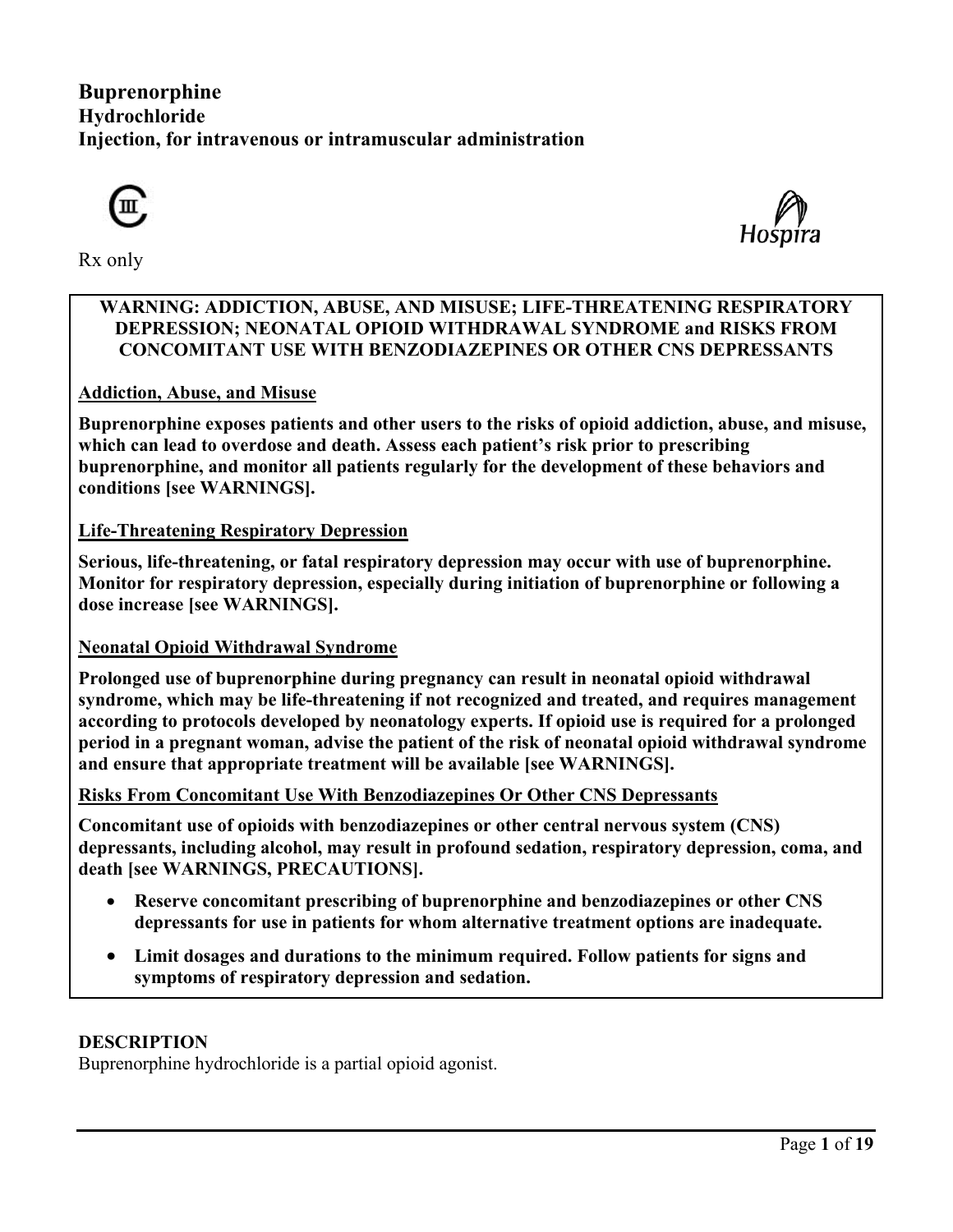The chemical name of buprenorphine hydrochloride is 17-(cyclopropylmethyl)- $\alpha$ -(1,1-dimethylethyl)-4,5-epoxy 18,19-dihydro-3-hydroxy-6-methoxy-α-methyl-6,14-ethenomorphinan-7-methanol, hydrochloride [5α, 7α(S)].

Buprenorphine hydrochloride is a white powder, weakly acidic and with limited solubility in water.

Buprenorphine hydrochloride injection is a clear, sterile, injectable agonist-antagonist analgesic intended for intravenous or intramuscular administration. Each mL of buprenorphine hydrochloride injection contains 0.324 mg buprenorphine hydrochloride (equivalent to 0.3 mg buprenorphine), 50 mg anhydrous dextrose, water for injection and HCl to adjust pH to 3.5 to 5.5.

Buprenorphine hydrochloride has the molecular formula,  $C_{29}H_{41}NO_4 \cdot HCl$  and the molecular weight of 504.09. It has the following structural formula:



# **CLINICAL PHARMACOLOGY**

# **Mechanism of Action**

Buprenorphine is a partial agonist at the mu-opioid receptor and an antagonist at the kappa-opioid receptor. One unusual property of buprenorphine hydrochloride observed *in vitro* studies is its very slow rate of dissociation from its receptor. This could account for its longer duration of action than morphine, the unpredictability of its reversal by opioid antagonists, and its low level of manifest physical dependence.

# **Pharmacodynamics**

Buprenorphine hydrochloride is a parenteral opioid analgesic with 0.3 mg buprenorphine being approximately equivalent to 10 mg morphine sulfate in analgesic and respiratory depressant effects in adults. Pharmacological effects occur as soon as 15 minutes after intramuscular injection and persist for 6 hours or longer. Peak pharmacologic effects usually are observed at 1 hour. When used intravenously, the times to onset and peak effect are shortened.

Buprenorphine demonstrates narcotic antagonist activity and has been shown to be equipotent with naloxone as an antagonist of morphine in the mouse tail flick test.

# Effects on the Central Nervous System

The principal action of therapeutic value of buprenorphine is analgesia and is thought to be due to buprenorphine binding with high affinity to opioid receptors on neurons in the brain and spinal cord.

Buprenorphine produces respiratory depression by direct action on brain stem respiratory centers. The respiratory depression involves a reduction in the responsiveness of the brain stem respiratory centers to both increases in carbon dioxide tension and electrical stimulation.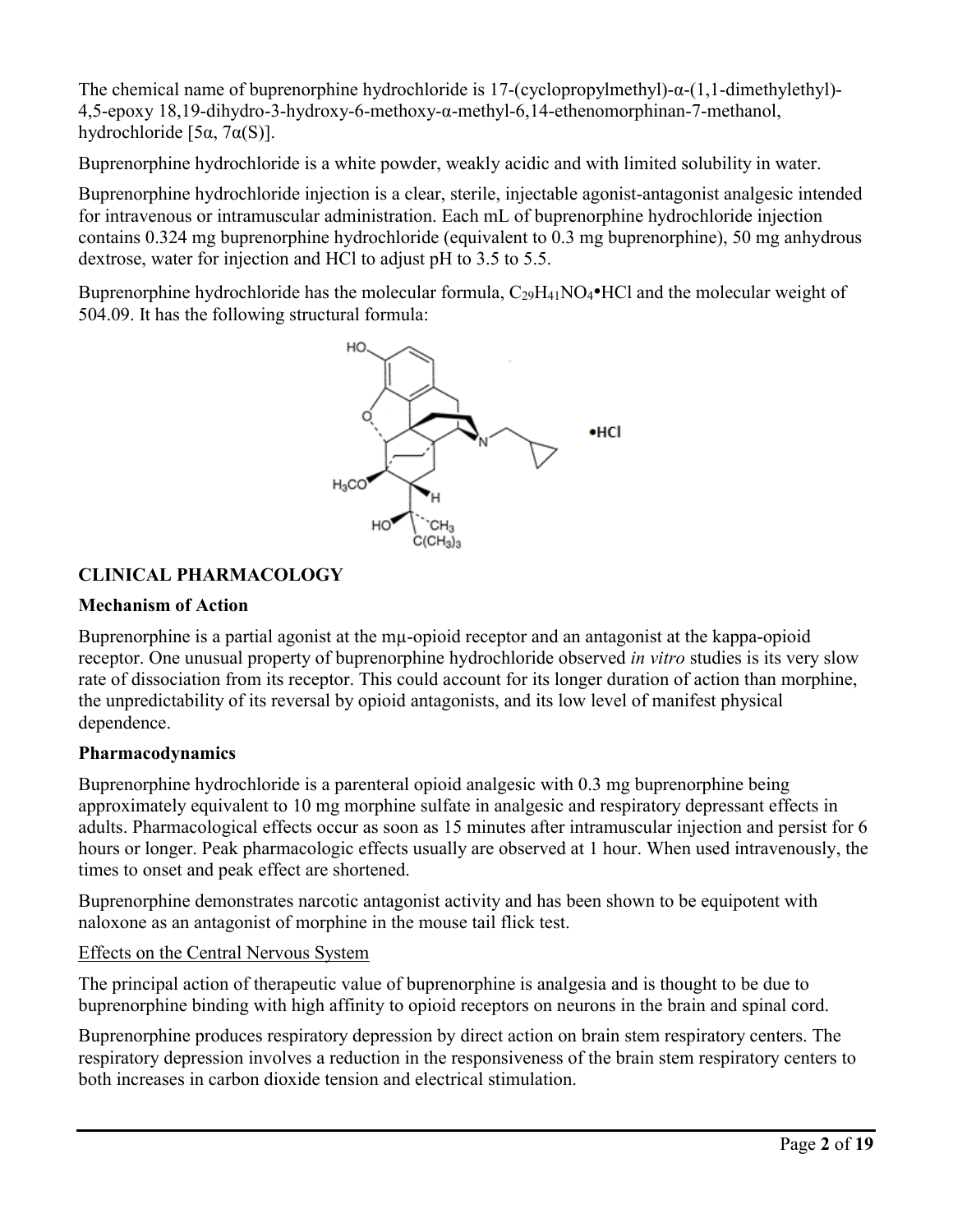Under usual conditions of use in adults, both buprenorphine hydrochloride and morphine show similar dose-related respiratory depressant effects. At adult therapeutic doses, buprenorphine hydrochloride (0.3 mg buprenorphine) can decrease respiratory rate in an equivalent manner to an equianalgesic dose of morphine (10 mg) [see **WARNINGS**]*.*

Buprenorphine causes miosis, even in total darkness. Pinpoint pupils are a sign of opioid overdose but are not pathognomonic (e.g., pontine lesions of hemorrhagic or ischemic origins may produce similar findings). Marked mydriasis rather than miosis may be seen due to hypoxia in overdose situations.

# Effects on the Gastrointestinal Tract and Other Smooth Muscle

Buprenorphine causes a reduction in motility associated with an increase in smooth muscle tone in the antrum of the stomach and duodenum. Digestion of food in the small intestine is delayed and propulsive contractions are decreased. Propulsive peristaltic waves in the colon are decreased, while tone is increased to the point of spasm, resulting in constipation. Other opioid-induced effects may include a reduction in biliary and pancreatic secretions, spasm of sphincter of Oddi, and transient elevations in serum amylase.

#### Effects on the Cardiovascular System

Buprenorphine produces peripheral vasodilation, which may result in orthostatic hypotension or syncope. Manifestations of histamine release and/or peripheral vasodilation may include pruritus, flushing, red eyes, sweating, and/or orthostatic hypotension.

#### Buprenorphine hydrochloride may cause a decrease or, rarely, an increase in pulse rate and blood pressure in some patients.

#### Effects on the Endocrine System

Opioids inhibit the secretion of adrenocorticotropic hormone (ACTH), cortisol, and luteinizing hormone (LH) in humans. They also stimulate prolactin, growth hormone (GH) secretion, and pancreatic secretion of insulin and glucagon.

Chronic use of opioids may influence the hypothalamic-pituitary-gonadal axis, leading to androgen deficiency that may manifest as low libido, impotence, erectile dysfunction, amenorrhea, or infertility. The causal role of opioids in the clinical syndrome of hypogonadism is unknown because the various medical, physical, lifestyle, and psychological stressors that may influence gonadal hormone levels have not been adequately controlled for in studies conducted to date.

#### Effects on the Immune System

Opioids have been shown to have a variety of effects on components of the immune system in *in vitro* and animal models. The clinical significance of these findings is unknown. Overall, the effects of opioids appear to be modestly immunosuppressive.

#### Concentration–Efficacy Relationships

The minimum effective analgesic concentration will vary widely among patients, especially among patients who have been previously treated with potent agonist opioids. The minimum effective analgesic concentration of buprenorphine for any individual patient may increase over time due to an increase in pain, the development of a new pain syndrome, and/or the development of analgesic tolerance.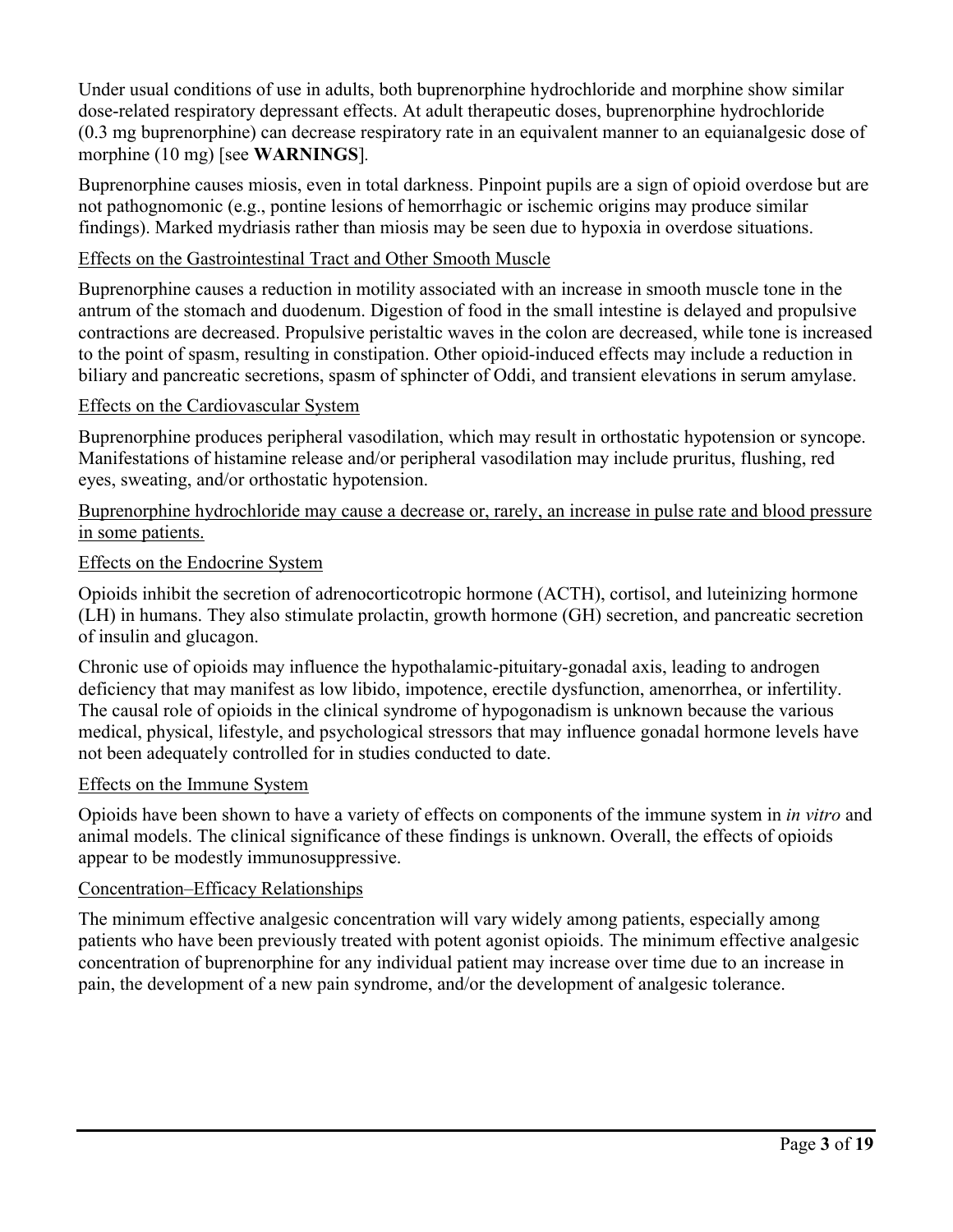# Concentration–Adverse Reaction Relationships

There is a relationship between increasing buprenorphine plasma concentration and increasing frequency of dose-related opioid adverse reactions such as nausea, vomiting, CNS effects, and respiratory depression. In opioid-tolerant patients, the situation may be altered by the development of tolerance to opioid-related adverse reactions.

### **Pharmacokinetics**

The limits of sensitivity of available analytical methodology precluded demonstration of bioequivalence between intramuscular and intravenous routes of administration.

### Elimination

In postoperative adults, pharmacokinetic studies have shown elimination half-lives ranging from 1.2 to 7.2 hours (mean 2.2 hours) after intravenous administration of 0.3 mg of buprenorphine. A single, ten-patient, pharmacokinetic study of doses of  $3 \mu$  g/kg in children (age 5 to 7 years) showed a high inter-patient variability, but suggests that the clearance of the drug may be higher in children than in adults. This is supported by at least one repeat-dose study in postoperative pain that showed an optimal inter-dose interval of 4 to 5 hours in pediatric patients as opposed to the recommended 6 to 8 hours in adults.

#### Metabolism

Buprenorphine undergoes both N-dealkylation to norbuprenorphine and glucuronidation. The N-dealkylation pathway is mediated primarily by CYP3A4. Norbuprenorphine, the major metabolite, can further undergo glucuronidation. Its clearance is related to hepatic blood flow. Studies in patients anesthetized with 0.5% halothane have shown that this anesthetic decreases hepatic blood flow by about 30%.

# **INDICATIONS AND USAGE**

Buprenorphine hydrochloride injection is indicated for the management of pain severe enough to require an opioid analgesic and for which alternate treatments are inadequate.

#### Limitations of Use

Because of the risks of addiction, abuse, and misuse with opioids, even at recommended doses [see **WARNINGS: Addiction, Abuse, and Misuse**] reserve buprenorphine hydrochloride for use in patients for whom alternative treatment options [e.g., non-opioid analgesics or opioid combination products]:

- Have not been tolerated, or are not expected to be tolerated,
- Have not provided adequate analgesia, or are not expected to provide adequate analgesia.

# **CONTRAINDICATIONS**

Buprenorphine hydrochloride is contraindicated in patients with:

- Significant respiratory depression [see **WARNINGS**].
- Acute or severe bronchial asthma in an unmonitored setting or in the absence of resuscitative equipment [see **WARNINGS**].
- Known or suspected gastrointestinal obstruction, including paralytic ileus [see **WARNINGS**].
- Hypersensitivity to buprenorphine (e.g., anaphylaxis) or any other ingredient in buprenorphine hydrochloride [see **WARNINGS**].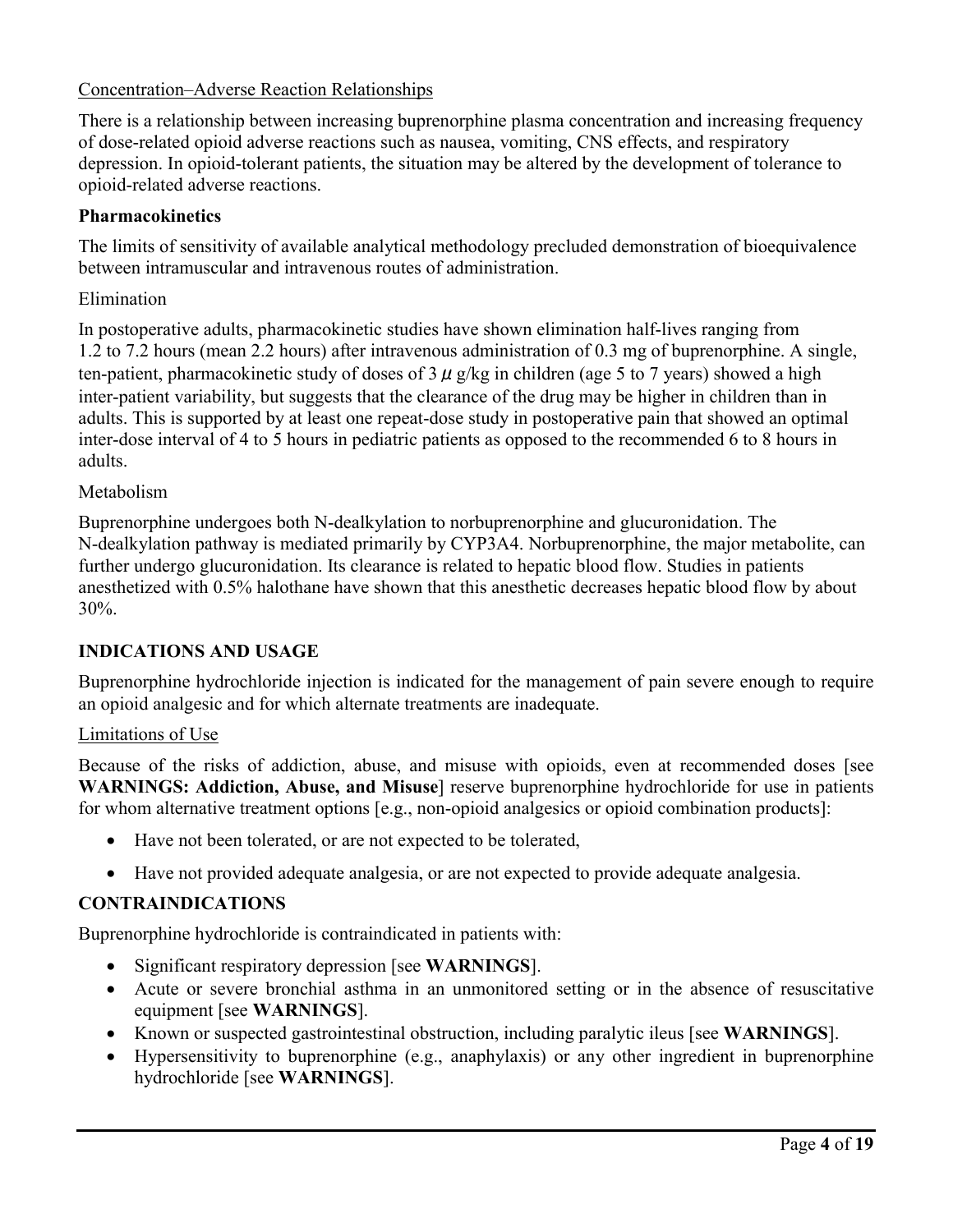# **WARNINGS**

#### **Addiction, Abuse, and Misuse**

Buprenorphine hydrochloride contains buprenorphine, a Schedule III controlled substance. As an opioid, buprenorphine hydrochloride exposes users to the risks of addiction, abuse, and misuse.

Although the risk of addiction in any individual is unknown, it can occur in patients appropriately prescribed buprenorphine hydrochloride. Addiction can occur at recommended doses and if the drug is misused or abused.

Assess each patient's risk for opioid addiction, abuse, or misuse prior to prescribing buprenorphine hydrochloride, and monitor all patients receiving buprenorphine hydrochloride for the development of these behaviors and conditions. Risks are increased in patients with a personal or family history of substance abuse (including drug or alcohol addiction or abuse) or mental illness (e.g., major depression). The potential for these risks should not, however, prevent the prescribing of buprenorphine hydrochloride for the proper management of pain in any given patient. Patients at increased risk may be prescribed opioids such as buprenorphine hydrochloride, but use in such patients necessitates intensive counseling about the risks and proper use of buprenorphine hydrochloride along with the intensive monitoring for signs of addiction, abuse, and misuse.

Opioids are sought by drug abusers and people with addiction disorders and are subject to criminal diversion. Consider these risks when prescribing or dispensing buprenorphine hydrochloride. Strategies to reduce these risks include prescribing the drug in the smallest appropriate quantity and advising the patient on the proper disposal of unused drug. Contact local state professional licensing board or state controlled substances authority for information on how to prevent and detect abuse or diversion of this product.

#### **Life-Threatening Respiratory Depression**

Serious, life-threatening, or fatal respiratory depression has been reported with the use of opioids, even when used as recommended. Respiratory depression, if not immediately recognized and treated, may lead to respiratory depression and death. Management of respiratory depression may include close observation, supportive measures, and use of opioid antagonists, depending on the patient's clinical status. Carbon dioxide (CO2) retention from opioid-induced respiratory depression can exacerbate the sedating effects of opioids.

While serious, life-threatening, or fatal respiratory depression can occur at any time during the use of buprenorphine hydrochloride, the risk is greatest during the initiation of therapy or following a dosage increase. Monitor patients closely for respiratory depression, especially within the first 24 to 72 hours of initiating therapy with and following dosage increases of buprenorphine hydrochloride.

To reduce the risk of respiratory depression, proper dosing and titration of buprenorphine hydrochloride are essential. Overestimating the buprenorphine hydrochloride dosage when converting patients from another opioid product can result in a fatal overdose with the first dose.

Opioids can cause sleep-related breathing disorders including central sleep apnea (CSA) and sleep-related hypoxemia. Opioid use increases the risk of CSA in a dose-dependent fashion. In patients who present with CSA, consider decreasing the opioid dosage using best practices for opioid taper [see **DOSAGE AND ADMINISTRATION**].

# **Neonatal Opioid Withdrawal Syndrome**

Prolonged use of buprenorphine hydrochloride during pregnancy can result in withdrawal in the neonate. Neonatal opioid withdrawal syndrome, unlike opioid withdrawal syndrome in adults, may be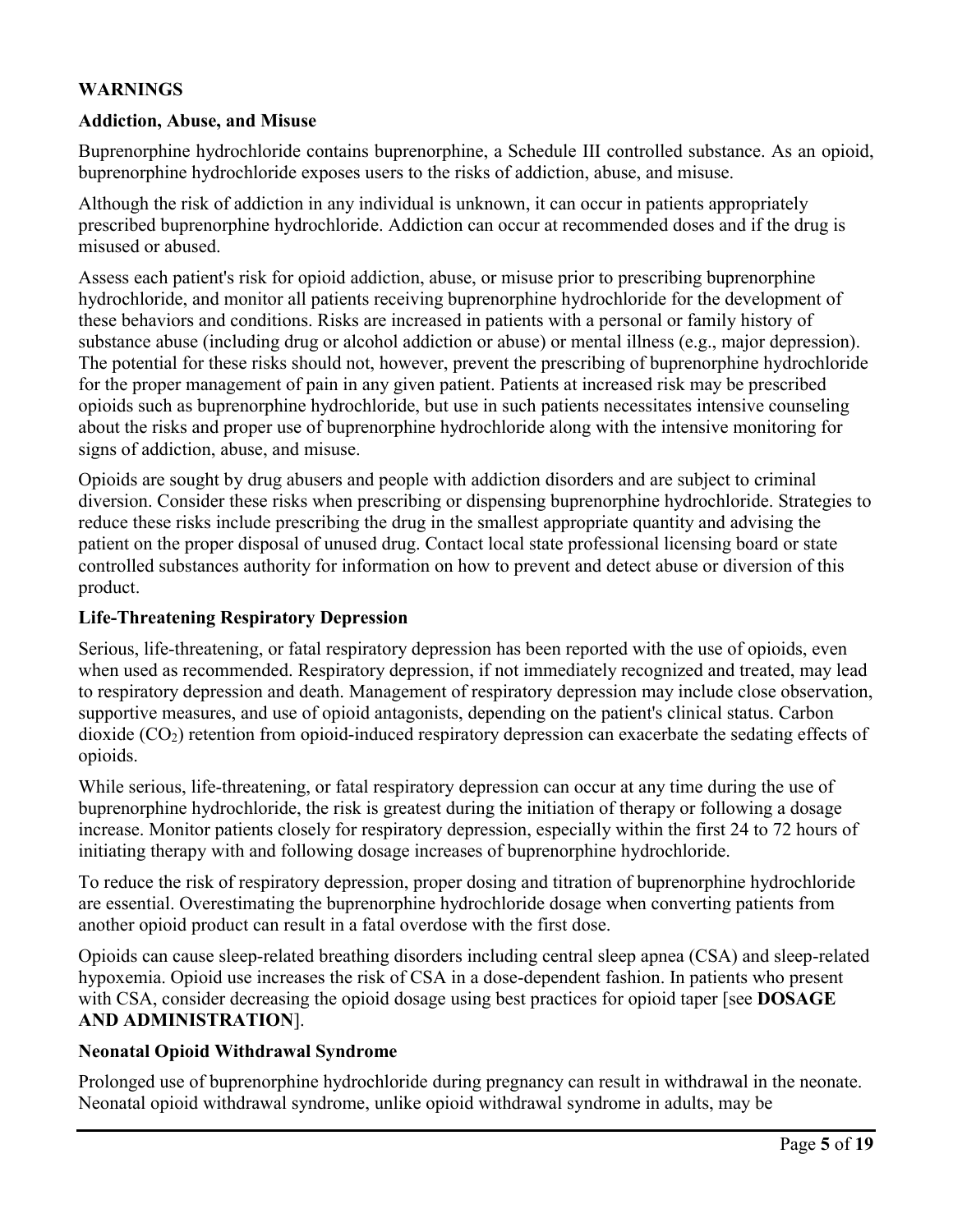life-threatening if not recognized and treated, and requires management according to protocols developed by neonatology experts. Observe newborns for signs of neonatal opioid withdrawal syndrome and manage accordingly. Advise pregnant women using opioids for a prolonged period of the risk of neonatal opioid withdrawal syndrome and ensure that appropriate treatment will be available [see **WARNINGS, PRECAUTIONS: Information for Patients, Pregnancy**]*.*

# **Risks from Concomitant Use with Benzodiazepines or Other CNS Depressants**

Profound sedation, respiratory depression, coma, and death may result from the concomitant use of buprenorphine hydrochloride with benzodiazepines or other CNS depressants (e.g., non-benzodiazepine sedatives/hypnotics, anxiolytics, tranquilizers, muscle relaxants, general anesthetics, antipsychotics, other opioids, alcohol). Because of these risks, reserve concomitant prescribing of these drugs for use in patients for whom alternative treatment options are inadequate.

Observational studies have demonstrated that concomitant use of opioid analgesics and benzodiazepines increases the risk of drug-related mortality compared to use of opioid analgesics alone. Because of similar pharmacological properties, it is reasonable to expect similar risk with the concomitant use of other CNS depressant drugs with opioid analgesics [see **Drug Interactions**]*.*

If the decision is made to prescribe a benzodiazepine or other CNS depressant concomitantly with an opioid analgesic, prescribe the lowest effective dosages and minimum durations of concomitant use. In patients already receiving an opioid analgesic, prescribe a lower initial dose of the benzodiazepine or other CNS depressant than indicated in the absence of an opioid, and titrate based on clinical response. If an opioid analgesic is initiated in a patient already taking a benzodiazepine or other CNS depressant, prescribe a lower initial dose of the opioid analgesic, and titrate based on clinical response. Follow patients closely for signs and symptoms of respiratory depression and sedation.

Advise both patients and caregivers about the risks of respiratory depression and sedation when buprenorphine hydrochloride is used with benzodiazepines or other CNS depressants (including alcohol and illicit drugs). Advise patients not to drive or operate heavy machinery until the effects of concomitant use of the benzodiazepine or other CNS depressant have been determined. Screen patients for risk of substance use disorders, including opioid abuse and misuse, and warn them of the risk for overdose and death associated with the use of additional CNS depressants including alcohol and illicit drugs [see **Drug Interactions, and Information for Patients**]*.*

# **Risk of Life-Threatening Respiratory Depression in Patients with Chronic Pulmonary Disease or in Elderly, Cachectic, or Debilitated Patients**

The use of buprenorphine hydrochloride in patients with acute or severe bronchial asthma in an unmonitored setting or in the absence of resuscitative equipment is contraindicated.

Patients with Chronic Pulmonary Disease: Buprenorphine hydrochloride-treated patients with significant chronic obstructive pulmonary disease or cor pulmonale, and those with substantially decreased respiratory reserve, hypoxia, hypercapnia, or pre-existing respiratory depression are at increased risk of decreased respiratory drive, including apnea, even at recommended dosages of buprenorphine hydrochloride [see **WARNINGS**].

Elderly, Cachectic, or Debilitated Patients: Life-threatening respiratory depression is more likely to occur in elderly, cachectic, or debilitated patients as they may have altered pharmacokinetics or altered clearance compared to younger, healthier patients.

Monitor such patients closely, particularly when initiating and titrating buprenorphine hydrochloride and when buprenorphine hydrochloride is given concomitantly with other drugs that depress respiration [see **WARNINGS**]*.* Alternatively, consider the use of non-opioid analgesics in these patients.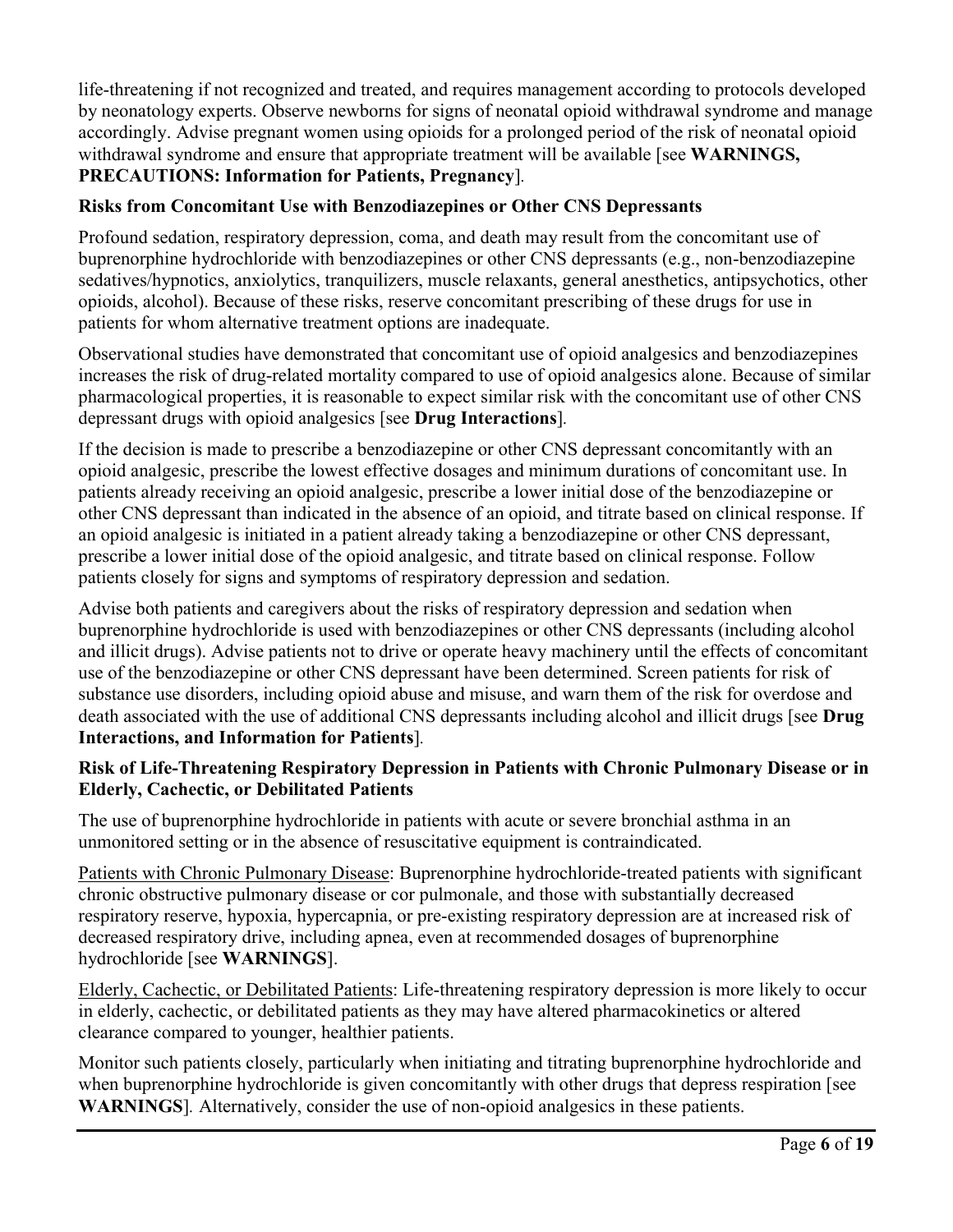# **Adrenal Insufficiency**

Cases of adrenal insufficiency have been reported with opioid use, more often following greater than one month of use. Presentation of adrenal insufficiency may include non-specific symptoms and signs including nausea, vomiting, anorexia, fatigue, weakness, dizziness, and low blood pressure. If adrenal insufficiency is suspected, confirm the diagnosis with diagnostic testing as soon as possible. If adrenal insufficiency is diagnosed, treat with physiologic replacement doses of corticosteroids. Wean the patient off of the opioid to allow adrenal function to recover and continue corticosteroid treatment until adrenal function recovers. Other opioids may be tried as some cases reported use of a different opioid without recurrence of adrenal insufficiency. The information available does not identify any particular opioids as being more likely to be associated with adrenal insufficiency.

# **QTc Prolongation**

Buprenorphine has been observed to prolong the QTc interval in some subjects participating in clinical trials. Consider these observations in clinical decisions when prescribing buprenorphine hydrochloride to patients with hypokalemia, hypomagnesemia, or clinically unstable cardiac disease, including unstable atrial fibrillation, symptomatic bradycardia, unstable congestive heart failure, or active myocardial ischemia. Periodic electrocardiographic (ECG) monitoring is recommended in these patients. Avoid the use of buprenorphine hydrochloride in patients with a history of Long QT Syndrome or an immediate family member with this condition or those taking Class IA antiarrhythmic medications (e.g., quinidine, procainamide, disopyramide) or Class III antiarrhythmic medications (e.g., sotalol, amiodarone, dofetilide), or other medications that prolong the QT interval [see **DOSAGE AND ADMINISTRATION, ADVERSE REACTIONS, and CLINICAL PHARMACOLOGY**]*.*

# **Severe Hypotension**

Buprenorphine hydrochloride may cause severe hypotension including orthostatic hypotension and syncope in ambulatory patients. There is increased risk in patients whose ability to maintain blood pressure has already been compromised by a reduced blood volume, or concurrent administration of certain CNS depressant drugs (e.g., phenothiazines or general anesthetics). Monitor these patients for signs of hypotension after initiating or titrating the dosage of buprenorphine hydrochloride. In patients with circulatory shock, buprenorphine hydrochloride may cause vasodilation that can further reduce cardiac output and blood pressure.

Avoid the use of buprenorphine hydrochloride in patients with circulatory shock.

# **Risks of Use in Patients with Increased Intracranial Pressure, Brain Tumors, Head Injury, or Impaired Consciousness**

In patients who may be susceptible to the intracranial effects of  $CO<sub>2</sub>$  retention (e.g., those with evidence of increased intracranial pressure or brain tumors), buprenorphine hydrochloride may reduce respiratory drive, and the resultant  $CO<sub>2</sub>$  retention can further increase intracranial pressure. Monitor such patients for signs of sedation and respiratory depression, particularly when initiating therapy with buprenorphine hydrochloride.

Opioids may also obscure the clinical course in a patient with a head injury.

Avoid the use of buprenorphine hydrochloride in patients with impaired consciousness or coma.

# **Anaphylactic/Allergic Reactions**

Cases of acute and chronic hypersensitivity to buprenorphine have been reported both in clinical trials and in postmarketing experience. The most common signs and symptoms include rashes, hives, and pruritus.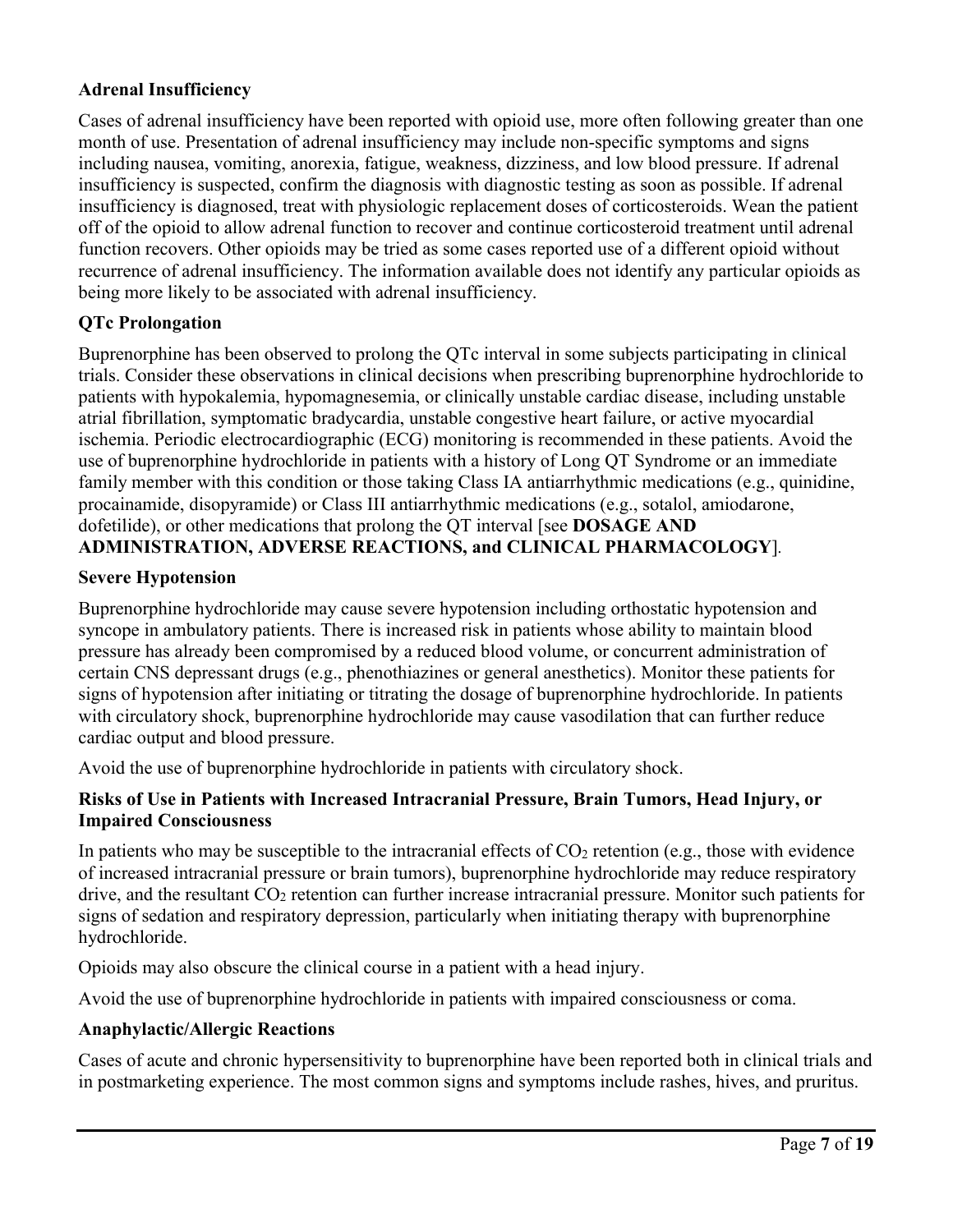Cases of bronchospasm, angioneurotic edema, and anaphylactic shock have been reported. Buprenorphine hydrochloride is contraindicated in patients with a history of hypersensitivity to buprenorphine.

# **Risks of Use in Patients with Gastrointestinal Conditions**

Buprenorphine hydrochloride is contraindicated in patients with known or suspected gastrointestinal obstruction, including paralytic ileus.

The buprenorphine in buprenorphine hydrochloride may cause spasm of the sphincter of Oddi. Opioids may cause increases in the serum amylase. Monitor patients with biliary tract disease, including acute pancreatitis, for worsening symptoms.

# **Increased Risk of Seizures in Patients with Seizure Disorders**

The buprenorphine in buprenorphine hydrochloride may increase the frequency of seizures in patients with seizure disorders, and may increase the risk of seizures in other clinical settings associated with seizures. Monitor patients with a history of seizure disorders for worsened seizure control during buprenorphine hydrochloride therapy.

#### **Risks Driving and Operating Machinery**

Buprenorphine hydrochloride may impair the mental or physical abilities needed to perform potentially hazardous activities such as driving a car or operating machinery. Warn patients not to drive or operate dangerous machinery unless they are tolerant to the effects of buprenorphine hydrochloride and know how they will react to the medication [see **PRECAUTIONS: Information for Patients**]*.*

#### **PRECAUTIONS**

**General:** Buprenorphine hydrochloride should be administered with caution in the elderly, debilitated patients, in children and those with severe impairment of hepatic, pulmonary, or renal function; myxedema or hypothyroidism; adrenal cortical insufficiency (e.g., Addison's disease); CNS depression or coma; toxic psychoses; prostatic hypertrophy or urethral stricture; acute alcoholism; delirium tremens; or kyphoscoliosis.

Because buprenorphine is metabolized by the liver, the activity of buprenorphine may be increased and/or extended in those individuals with impaired hepatic function or those receiving other agents known to decrease hepatic clearance.

Buprenorphine has been shown to increase intracholedochal pressure to a similar degree as other opioid analgesics, and thus should be administered with caution to patients with dysfunction of the biliary tract.

#### **Information for Patients**

#### Addiction, Abuse, and Misuse

Inform patients that the use of buprenorphine hydrochloride, even when taken as recommended, can result in addiction, abuse, and misuse, which can lead to overdose or death [see **WARNINGS**]. Instruct patients not to share buprenorphine hydrochloride with others and to take steps to protect buprenorphine hydrochloride from theft or misuse.

#### Life-Threatening Respiratory Depression

Inform patients of the risk of life-threatening respiratory depression, including information that the risk is greatest when starting buprenorphine hydrochloride or when the dosage is increased, and that it can occur even at recommended dosages [see **WARNINGS**]. Advise patients how to recognize respiratory depression and to seek medical attention if breathing difficulties develop.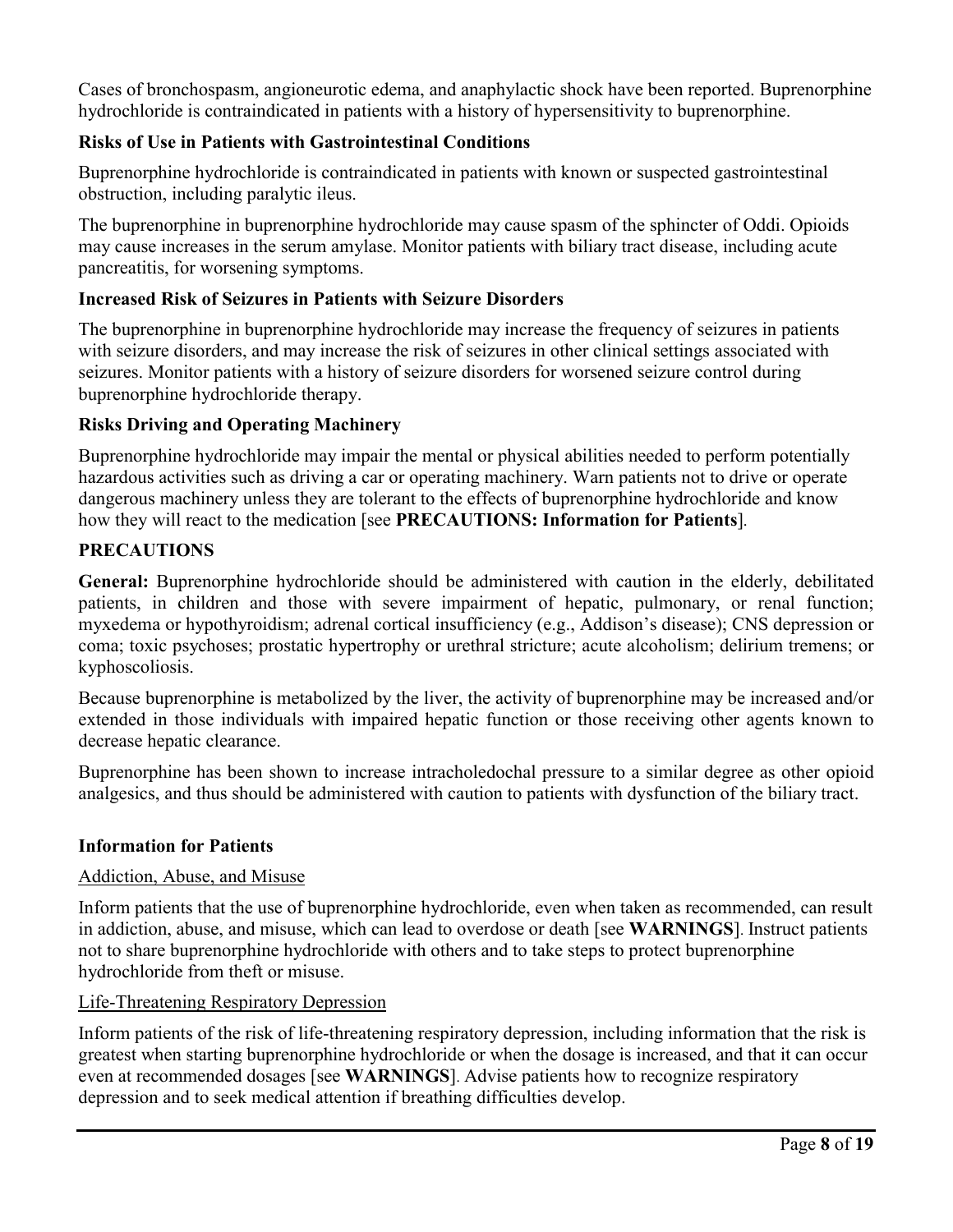# Serotonin Syndrome

Inform patients that opioids could cause a rare but potentially life-threatening condition resulting from concomitant administration of serotonergic drugs. Warn patients of the symptoms of serotonin syndrome and to seek medical attention right away if symptoms develop. Instruct patients to inform their healthcare providers if they are taking, or plan to take serotonergic medications [see **PRECAUTIONS; Drug Interactions**]*.*

#### Constipation

Advise patients of the potential for severe constipation, including management instructions and when to seek medical attention [see **CLINICAL PHARMACOLOGY: Pharmacodynamics, ADVERSE REACTIONS**].

#### **Drug Interactions**

| Benzodiazepines and Other Central Nervous System (CNS) Depressants |                                                                                                                                                                   |  |
|--------------------------------------------------------------------|-------------------------------------------------------------------------------------------------------------------------------------------------------------------|--|
| Clinical Impact:                                                   | Due to additive pharmacologic effect, the concomitant use of benzodiazepines or                                                                                   |  |
|                                                                    | other CNS depressants, including alcohol, can increase the risk of hypotension,                                                                                   |  |
|                                                                    | respiratory depression, profound sedation, coma, and death.                                                                                                       |  |
| Intervention:                                                      | Reserve concomitant prescribing of these drugs for use in patients for whom                                                                                       |  |
|                                                                    | alternative treatment options are inadequate. Limit dosages and durations to the                                                                                  |  |
|                                                                    | minimum required. Follow patients closely for signs of respiratory depression                                                                                     |  |
|                                                                    | and sedation [see WARNINGS].                                                                                                                                      |  |
| Examples:                                                          | Benzodiazepines and other sedatives/hypnotics, anxiolytics, tranquilizers, muscle                                                                                 |  |
|                                                                    | relaxants, general anesthetics, antipsychotics, and other opioids, alcohol.                                                                                       |  |
| <b>Inhibitors of CYP3A4</b>                                        |                                                                                                                                                                   |  |
| Clinical Impact:                                                   | The concomitant use of buprenorphine and CYP3A4 inhibitors can increase the                                                                                       |  |
|                                                                    | plasma concentration of buprenorphine, resulting in increased or prolonged                                                                                        |  |
|                                                                    | opioid effects, particularly when an inhibitor is added after a stable dose of                                                                                    |  |
|                                                                    | buprenorphine hydrochloride is achieved.                                                                                                                          |  |
|                                                                    | After stopping a CYP3A4 inhibitor, as the effects of the inhibitor decline, the                                                                                   |  |
|                                                                    | buprenorphine plasma concentration will decrease [see CLINICAL                                                                                                    |  |
|                                                                    | PHARMACOLOGY: Pharmacokinetics], potentially resulting in decreased                                                                                               |  |
|                                                                    | opioid efficacy or a withdrawal syndrome in patients who had developed                                                                                            |  |
|                                                                    | physical dependence to buprenorphine.                                                                                                                             |  |
| Intervention:                                                      | If concomitant use is necessary, consider dosage reduction of buprenorphine                                                                                       |  |
|                                                                    | hydrochloride until stable drug effects are achieved. Monitor patients for                                                                                        |  |
|                                                                    | respiratory depression and sedation at frequent intervals.                                                                                                        |  |
|                                                                    |                                                                                                                                                                   |  |
|                                                                    | If a CYP3A4 inhibitor is discontinued, consider increasing the buprenorphine<br>hydrochloride dosage until stable drug effects are achieved. Monitor for signs of |  |
|                                                                    | opioid withdrawal.                                                                                                                                                |  |
| Examples:                                                          | Macrolide antibiotics (e.g., erythromycin), azole-antifungal agents (e.g.,                                                                                        |  |
|                                                                    | ketoconazole), protease inhibitors (e.g., ritonavir).                                                                                                             |  |
| <b>CYP3A4 Inducers</b>                                             |                                                                                                                                                                   |  |
|                                                                    | The concomitant use of buprenorphine and CYP3A4 inducers can decrease the                                                                                         |  |
| Clinical Impact:                                                   |                                                                                                                                                                   |  |
|                                                                    | plasma concentration of buprenorphine [see CLINICAL PHARMACOLOGY:                                                                                                 |  |
|                                                                    | Pharmacokinetics], potentially resulting in decreased efficacy or onset of a                                                                                      |  |

#### **Clinically significant drug interactions with Buprenorphine Hydrochloride**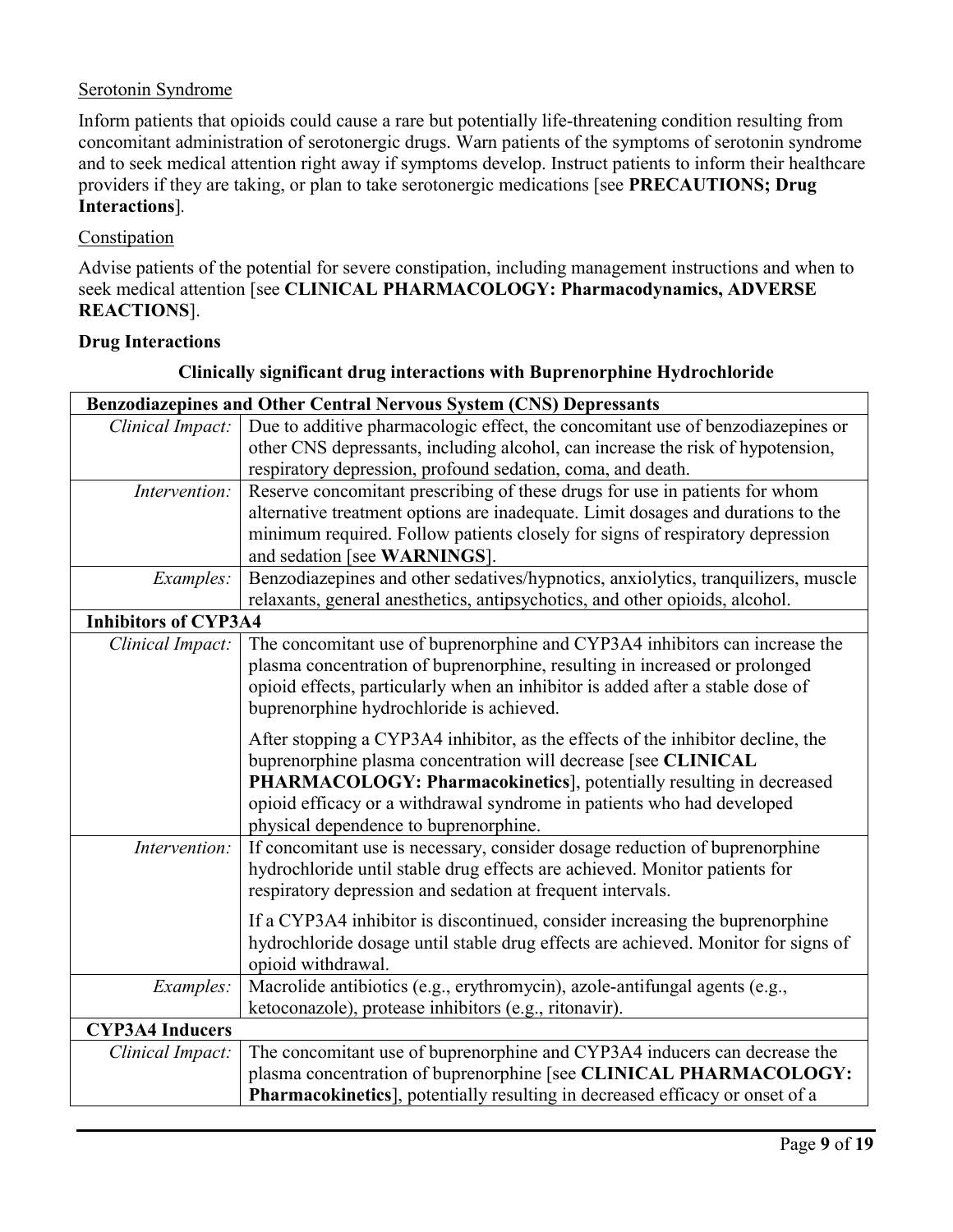|                           | withdrawal syndrome in patients who have developed physical dependence to<br>buprenorphine.                                                                                                                                                                                                                          |
|---------------------------|----------------------------------------------------------------------------------------------------------------------------------------------------------------------------------------------------------------------------------------------------------------------------------------------------------------------|
|                           | After stopping a CYP3A4 inducer, as the effects of the inducer decline, the<br>buprenorphine plasma concentration will increase [see CLINICAL<br>PHARMACOLOGY: Pharmacokinetics], which could increase or prolong<br>both therapeutic effects and adverse reactions and may cause serious respiratory<br>depression. |
| Intervention:             | If concomitant use is necessary, consider increasing the buprenorphine<br>hydrochloride dosage until stable drug effects are achieved. Monitor for signs of<br>opioid withdrawal.                                                                                                                                    |
|                           | If a CYP3A4 inducer is discontinued, consider buprenorphine hydrochloride<br>reduction and monitor for signs of respiratory depression.                                                                                                                                                                              |
| Examples:                 | Rifampin, carbamazepine, phenytoin                                                                                                                                                                                                                                                                                   |
| <b>Serotonergic Drugs</b> |                                                                                                                                                                                                                                                                                                                      |
| Clinical Impact:          | The concomitant use of opioids with other drugs that affect the serotonergic                                                                                                                                                                                                                                         |
|                           | neurotransmitter system has resulted in serotonin syndrome.                                                                                                                                                                                                                                                          |
| Intervention:             | If concomitant use is warranted, carefully observe the patient, particularly during                                                                                                                                                                                                                                  |
|                           | treatment initiation and dose adjustment. Discontinue buprenorphine                                                                                                                                                                                                                                                  |
|                           | hydrochloride if serotonin syndrome is suspected.                                                                                                                                                                                                                                                                    |
| Examples:                 | Selective serotonin reuptake inhibitors (SSRIs), serotonin and norepinephrine                                                                                                                                                                                                                                        |
|                           | reuptake inhibitors (SNRIs), tricyclic antidepressants (TCAs), triptans, 5-HT3                                                                                                                                                                                                                                       |
|                           | receptor antagonists, drugs that affect the serotonin neurotransmitter system (e.g.,                                                                                                                                                                                                                                 |
|                           | mirtazapine, trazodone, tramadol), certain muscle relaxants (i.e.,                                                                                                                                                                                                                                                   |
|                           | cyclobenzaprine, metaxalone), monoamine oxidase (MAO) inhibitors (those                                                                                                                                                                                                                                              |
|                           | intended to treat psychiatric disorders and also others, such as linezolid and                                                                                                                                                                                                                                       |
|                           | intravenous methylene blue).                                                                                                                                                                                                                                                                                         |
|                           | <b>Monoamine Oxidase Inhibitors (MAOIs)</b>                                                                                                                                                                                                                                                                          |
| Clinical Impact:          | MAOI interactions with opioids may manifest as serotonin syndrome opioid<br>toxicity (e.g., respiratory depression, coma).                                                                                                                                                                                           |
| Intervention:             | The use of buprenorphine hydrochloride is not recommended for patients taking                                                                                                                                                                                                                                        |
|                           | MAOIs or within 14 days of stopping such treatment.                                                                                                                                                                                                                                                                  |
| <i>Examples:</i>          | Phenelzine, tranylcypromine, linezolid                                                                                                                                                                                                                                                                               |
|                           | <b>Mixed Agonist/Antagonist and Partial Agonist Opioid Analgesics</b>                                                                                                                                                                                                                                                |
| Clinical Impact:          | May reduce the analgesic effect of buprenorphine hydrochloride and/or                                                                                                                                                                                                                                                |
|                           | precipitate withdrawal symptoms.                                                                                                                                                                                                                                                                                     |
| Intervention:             | Avoid concomitant use.                                                                                                                                                                                                                                                                                               |
| Examples:                 | Butorphanol, nalbuphine, pentazocine                                                                                                                                                                                                                                                                                 |
| <b>Muscle Relaxants</b>   |                                                                                                                                                                                                                                                                                                                      |
| Clinical Impact:          | Buprenorphine may enhance the neuromuscular blocking action of skeletal                                                                                                                                                                                                                                              |
|                           | muscle relaxants and produce an increased degree of respiratory depression.                                                                                                                                                                                                                                          |
| Intervention:             | Monitor patients receiving muscle relaxants and buprenorphine hydrochloride for                                                                                                                                                                                                                                      |
|                           | signs of respiratory depression that may be greater than otherwise expected and                                                                                                                                                                                                                                      |
|                           | decrease the dosage of buprenorphine hydrochloride and/or the muscle relaxant                                                                                                                                                                                                                                        |
|                           | as necessary.                                                                                                                                                                                                                                                                                                        |
| <b>Diuretics</b>          |                                                                                                                                                                                                                                                                                                                      |
| Clinical Impact:          | Opioids can reduce the efficacy of diuretics by inducing the release of                                                                                                                                                                                                                                              |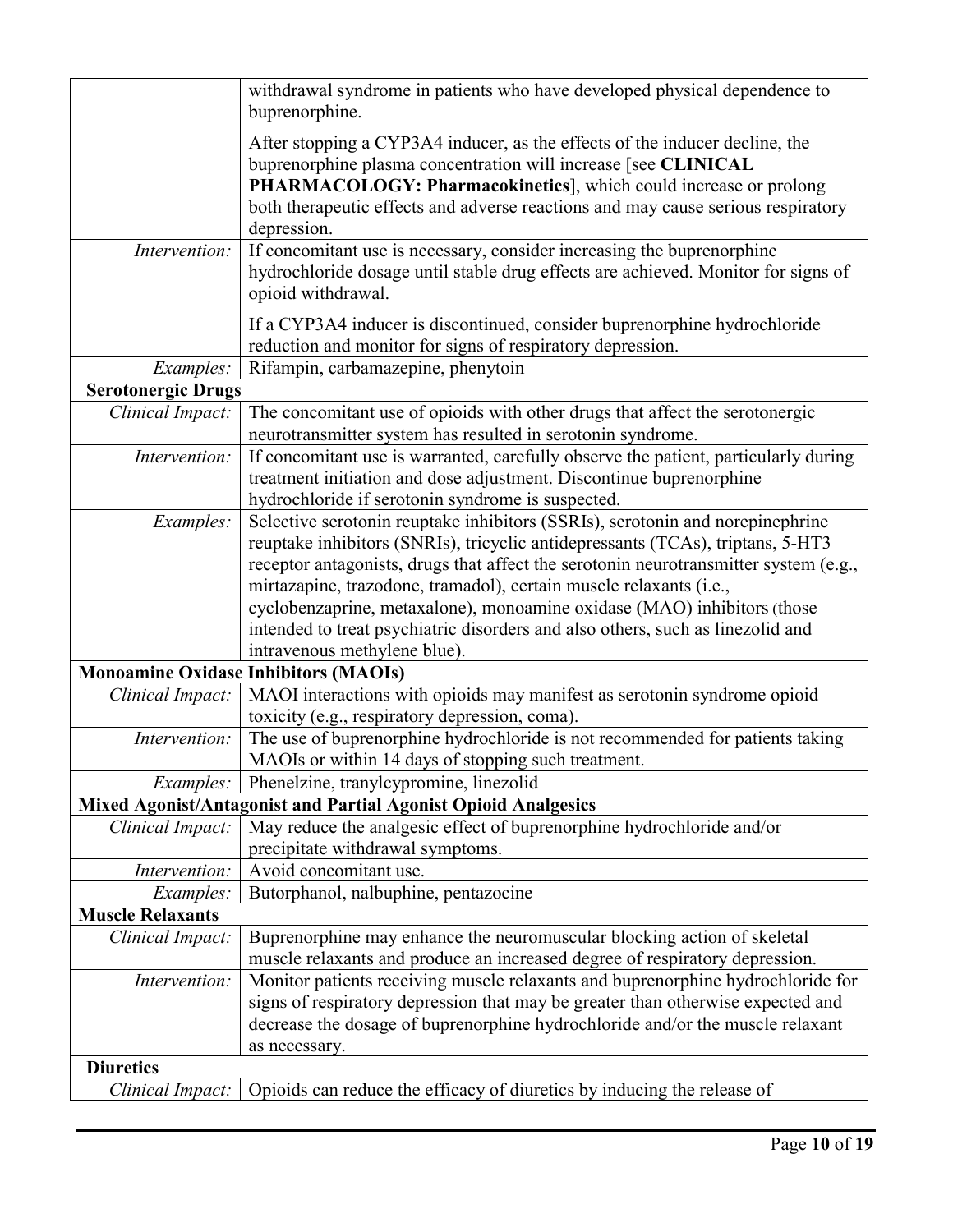|                                                                           | antidiuretic hormone.                                                                  |  |  |
|---------------------------------------------------------------------------|----------------------------------------------------------------------------------------|--|--|
| Intervention:                                                             | Monitor patients for signs of diminished diuresis and/or effects on blood pressure     |  |  |
|                                                                           | and increase the dosage of the diuretic as needed.                                     |  |  |
| <b>Anticholinergic Drugs</b>                                              |                                                                                        |  |  |
| Clinical Impact:                                                          | The concomitant use of anticholinergic drugs may increase the risk of urinary          |  |  |
|                                                                           | retention and/or severe constipation, which may lead to paralytic ileus.               |  |  |
| Intervention:                                                             | Monitor patients for signs of urinary retention or reduced gastric motility when       |  |  |
|                                                                           | buprenorphine hydrochloride is used concomitantly with anticholinergic drugs.          |  |  |
| Antiretrovirals: Nucleoside reverse transcriptase inhibitors (NRTIs)      |                                                                                        |  |  |
| Clinical Impact:                                                          | Nucleoside reverse transcriptase inhibitors (NRTIs) do not appear to induce or         |  |  |
|                                                                           | inhibit the P450 enzyme pathway, thus no interactions with buprenorphine are           |  |  |
|                                                                           | expected.                                                                              |  |  |
| Intervention:                                                             | None                                                                                   |  |  |
| Antiretrovirals: Non-nucleoside reverse transcriptase inhibitors (NNRTIs) |                                                                                        |  |  |
| Clinical Impact:                                                          | Non-nucleoside reverse transcriptase inhibitors (NNRTIs) are metabolized               |  |  |
|                                                                           | principally by CYP3A4. Efavirenz, nevirapine, and etravirine are known CYP3A           |  |  |
|                                                                           | inducers, whereas delaviridine is a CYP3A inhibitor. Significant pharmacokinetic       |  |  |
|                                                                           | interactions between NNRTIs (e.g., efavirenz and delavirdine) and buprenorphine        |  |  |
|                                                                           | have been shown in clinical studies, but these pharmacokinetic interactions did        |  |  |
|                                                                           | not result in any significant pharmacodynamic effects.                                 |  |  |
| Intervention:                                                             | Patients who are on chronic buprenorphine hydrochloride treatment should have          |  |  |
|                                                                           | their dose monitored if NNRTIs are added to their treatment regimen.                   |  |  |
| Examples:                                                                 | Efavirenz, nevirapine, etravirine, delavirdine                                         |  |  |
| <b>Antiretrovirals: Protease inhibitors (PIs)</b>                         |                                                                                        |  |  |
| Clinical Impact:                                                          | Studies have shown some antiretroviral protease inhibitors (PIs) with CYP3A4           |  |  |
|                                                                           | inhibitory activity (nelfinavir, lopinavir/ritonavir, ritonavir) have little effect on |  |  |
|                                                                           | buprenorphine pharmacokinetic and no significant pharmacodynamic effects.              |  |  |
|                                                                           | Other PIs with CYP3A4 inhibitory activity (atazanavir and atazanavir/ritonavir)        |  |  |
|                                                                           | resulted in elevated levels of buprenorphine and norbuprenorphine, and patients        |  |  |
|                                                                           | in one study reported increased sedation. Symptoms of opioid excess have been          |  |  |
|                                                                           | found in post-marketing reports of patients receiving buprenorphine and                |  |  |
|                                                                           | atazanavir with and without ritonavir concomitantly.                                   |  |  |
| Intervention:                                                             | Monitor patients taking buprenorphine hydrochloride and atazanavir with and            |  |  |
|                                                                           | without ritonavir, and dose reduction of buprenorphine hydrochloride may be            |  |  |
|                                                                           | warranted.                                                                             |  |  |
| Examples:                                                                 | Atazanavir, ritonavir                                                                  |  |  |

# **Carcinogenesis, Mutagenesis and Impairment of Fertility**

# Carcinogenesis

Carcinogenicity studies were conducted in Sprague-Dawley rats and CD-1 mice. Buprenorphine was administered in the diet at doses of 0.6, 5.5 and 56 mg/kg/day for 27 months in rats. These doses were approximately equivalent to 5.7, 52 and 534 times the recommended human dose (1.2 mg) on a mg/m<sup>2</sup> body surface area basis. Statistically significant dose-related increases in testicular interstitial (Leydig's) cell tumors occurred, according to the trend test adjusted for survival. Pairwise comparison of the high dose against control failed to show statistical significance. In the mouse study, buprenorphine was administered in the diet at doses of 8, 50, and 100 mg/kg/day for 86 weeks.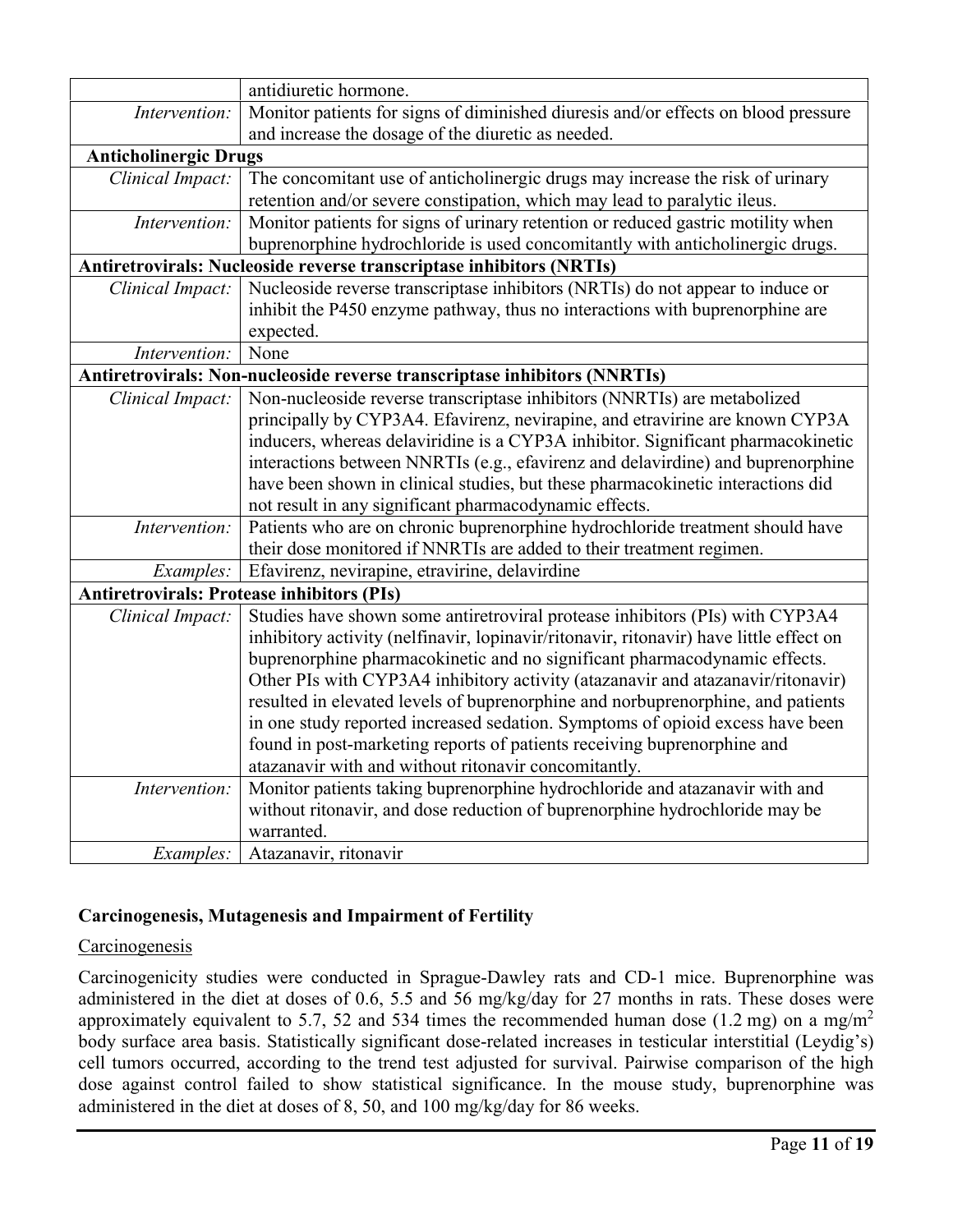The high dose was approximately equivalent to 477 times the recommended human dose (1.2 mg) on a mg/m<sup>2</sup> basis. Buprenorphine was not carcinogenic in mice.

# Mutagenesis

Buprenorphine was studied in a series of tests. Results were negative in Chinese hamster bone marrow and spermatogonia cells, and negative in mouse lymphoma L5178Y assay. Results were equivocal in the Ames test: negative in studies in two laboratories, but positive in frame shift mutation at high dose (5 mg/plate) in a third study.

### Impairment of Fertility

Reproduction studies of buprenorphine in rats demonstrated no evidence of impaired fertility at daily oral doses up to 80 mg/kg (approximately 763 times the recommended human daily dose of 1.2 mg on a mg/m<sup>2</sup> basis) or up to 5 mg/kg intramuscular or subcutaneous (approximately 48 times the recommended human daily dose of 1.2 mg on a mg/m<sup>2</sup> basis).

# **Pregnancy**

# Risk Summary

Prolonged use of opioid analgesics during pregnancy may cause neonatal opioid withdrawal syndrome [see **WARNINGS: Neonatal Opioid Withdrawal Syndrome**]. Available data with buprenorphine hydrochloride in pregnant women are insufficient to inform a drug-associated risk for major birth defects and miscarriage.

Reproductive and developmental studies in rats and rabbits identified adverse events at approximately 2 times the maximum recommended human dose (MRHD) of 1.8 mg/day of buprenorphine hydrochloride. Embryofetal death was observed in both rats and rabbits administered buprenorphine during the period of organogenesis at doses approximately 54 and 2.2 times, respectively, the MRHD of 1.8 mg/day of buprenorphine. Pre-and postnatal development studies in rats demonstrated increased neonatal deaths at 2.7 times and above and dystocia at approximately 27 times the MRHD of 1.8 mg/day of buprenorphine. No clear teratogenic effects were seen when buprenorphine was administered during organogenesis with a range of doses 5 times or greater than the MRHD of 1.8 mg/day of buprenorphine. However, increases in skeletal abnormalities were noted in rats and rabbits administered buprenorphine daily during organogenesis at doses approximately 5.4 and 10.8 times the MRHD of 1.8 mg/day of buprenorphine, respectively. In a few studies, some events such as acephalus and omphalocele were also observed but these findings were not clearly treatment-related [see **Data**].

Based on animal data, advise pregnant women of the potential risk to a fetus.

The estimated background risk of major birth defects and miscarriage for the indicated population is unknown. All pregnancies have a background risk of birth defect, loss, or other adverse outcomes. In the U.S. general population, the estimated background risk of major birth defects and miscarriage in clinically recognized pregnancies is 2 to 4% and 15 to 20%, respectively.

# Clinical Considerations

# *Fetal/neonatal adverse reactions*

Neonatal opioid withdrawal syndrome may occur in newborn infants of mothers who are receiving treatment with buprenorphine hydrochloride.

Neonatal opioid withdrawal syndrome presents as irritability, hyperactivity and abnormal sleep pattern, high pitched cry, tremor, vomiting, diarrhea, and/or failure to gain weight. Signs of neonatal withdrawal usually occur in the first days after birth. The duration and severity of neonatal opioid withdrawal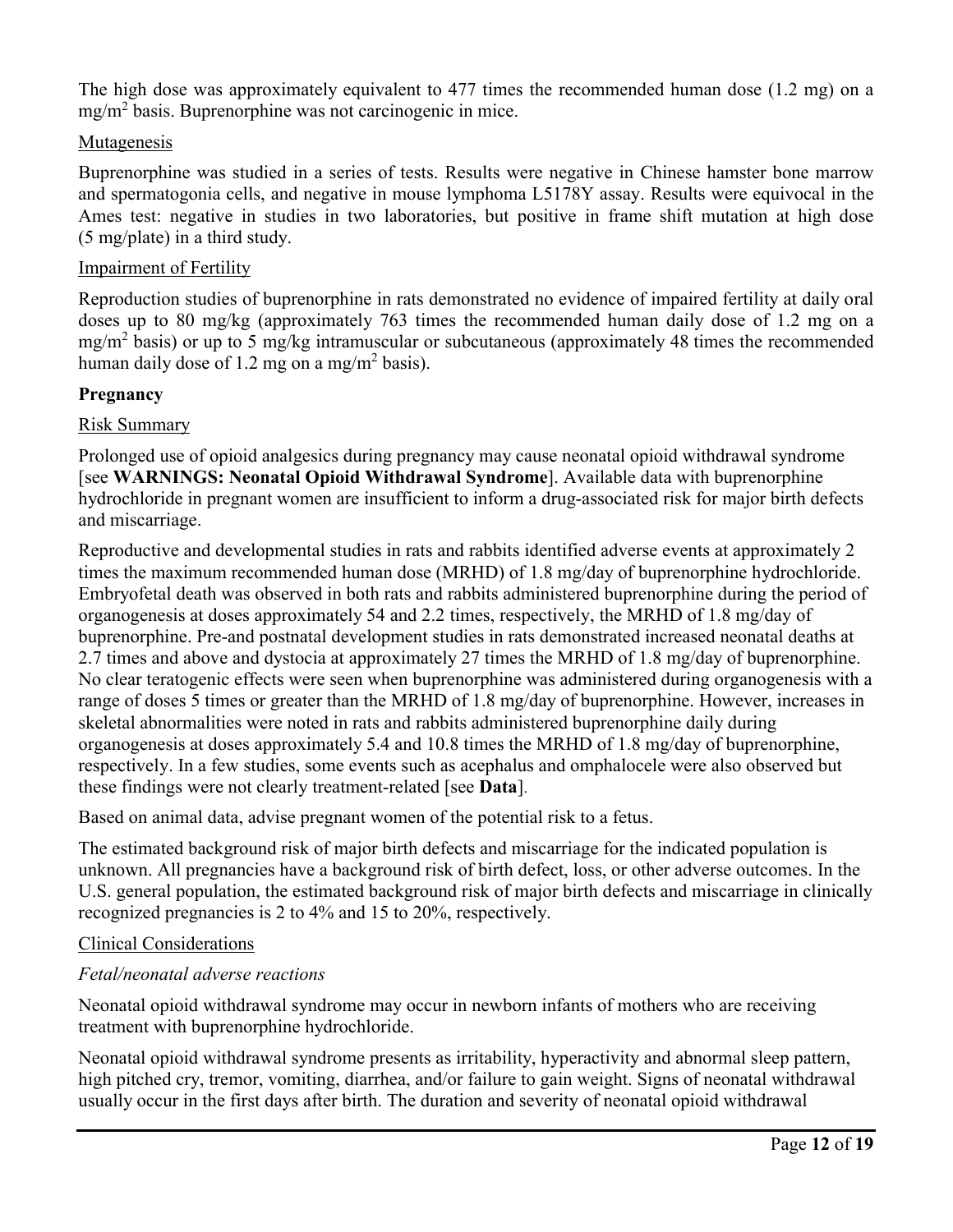syndrome may vary. Observe newborns for signs of neonatal opioid withdrawal syndrome and manage accordingly [see **WARNINGS: Neonatal Opioid Withdrawal Syndrome**]*.*

# *Labor and Delivery*

The safety of buprenorphine hydrochloride given during labor and delivery has not been established. As with all opioids, use of buprenorphine prior to delivery may result in respiratory depression in the newborn.

Closely monitor neonates for signs of respiratory depression. An opioid antagonist such as naloxone should be available for reversal of opioid induced respiratory depression in the neonate.

# Data

# *Human Data*

Studies have been conducted to evaluate neonatal outcomes in women exposed to buprenorphine during pregnancy. Limited published data on malformations from trials, observational studies, case series, and case reports on buprenorphine use in pregnancy have not shown an increased risk of major malformations. Based on these studies the incidence of neonatal abstinence syndrome is not clear and there does not appear to be a dose-response relationship.

# *Animal Data*

The exposure margins listed below are based on body surface area comparisons  $(mg/m<sup>2</sup>)$  to MRHD of 1.8 mg buprenorphine via buprenorphine hydrochloride.

Following oral administration to rats no teratogenic effects were observed at buprenorphine doses up to 250 mg/kg/day (estimated exposure approximately 1351 times the MRHD of 1.8 mg) in the presence of maternal toxicity (mortality). Following oral administration to rabbits, no teratogenic effects were observed at buprenorphine doses up to 40 mg/kg/day (estimated exposure approximately 432 times the MRHD of 1.8 mg) in the absence of clear maternal toxicity.

No definitive drug-related teratogenic effects were observed in rats and rabbits at IM doses up to 30 mg/kg/day (estimated exposure approximately 161 times and 324 times, respectively, the MRHD of 1.8 mg). Maternal toxicity resulting in mortality was noted in these studies in both rats and rabbits. Acephalus was observed in one rabbit fetus from the low-dose group and omphalocele was observed in two rabbit fetuses from the same litter in the mid-dose group; no findings were observed in fetuses from the high-dose group. Maternal toxicity was seen in the high-dose group but not at the lower doses where the findings were observed. Following oral administration of buprenorphine to rats, dose-related post-implantation losses, evidenced by increases in the numbers of early resorptions with consequent reductions in the numbers of fetuses, were observed at doses of 10 mg/kg/day or greater (estimated exposure approximately 54 times the MRHD of 1.8 mg).

In the rabbit, increased post-implantation losses occurred at an oral dose of 40 mg/kg/day. Following IM administration in the rat and the rabbit, post-implantation losses, as evidenced by decreases in live fetuses and increases in resorptions, occurred at 30 mg/kg/day.

Buprenorphine was not teratogenic in rats or rabbits after IM or subcutaneous (SC) doses up to 5 mg/kg/day (estimated exposure was approximately 27 and 54 times, respectively, the MRHD of 1.8 mg), after IV doses up to 0.8 mg/kg/day (estimated exposure was approximately 4.3 and 8.7 times, respectively, the MRHD of 1.8 mg), or after oral doses up to 160 mg/kg/day in rats (estimated exposure was approximately 865 times the MRHD of 1.8 mg) and 25 mg/kg/day in rabbits (estimated exposure was approximately 270 times the MRHD of 1.8 mg). Significant increases in skeletal abnormalities (e.g., extra thoracic vertebra or thoraco-lumbar ribs) were noted in rats after SC administration of 1 mg/kg/day and up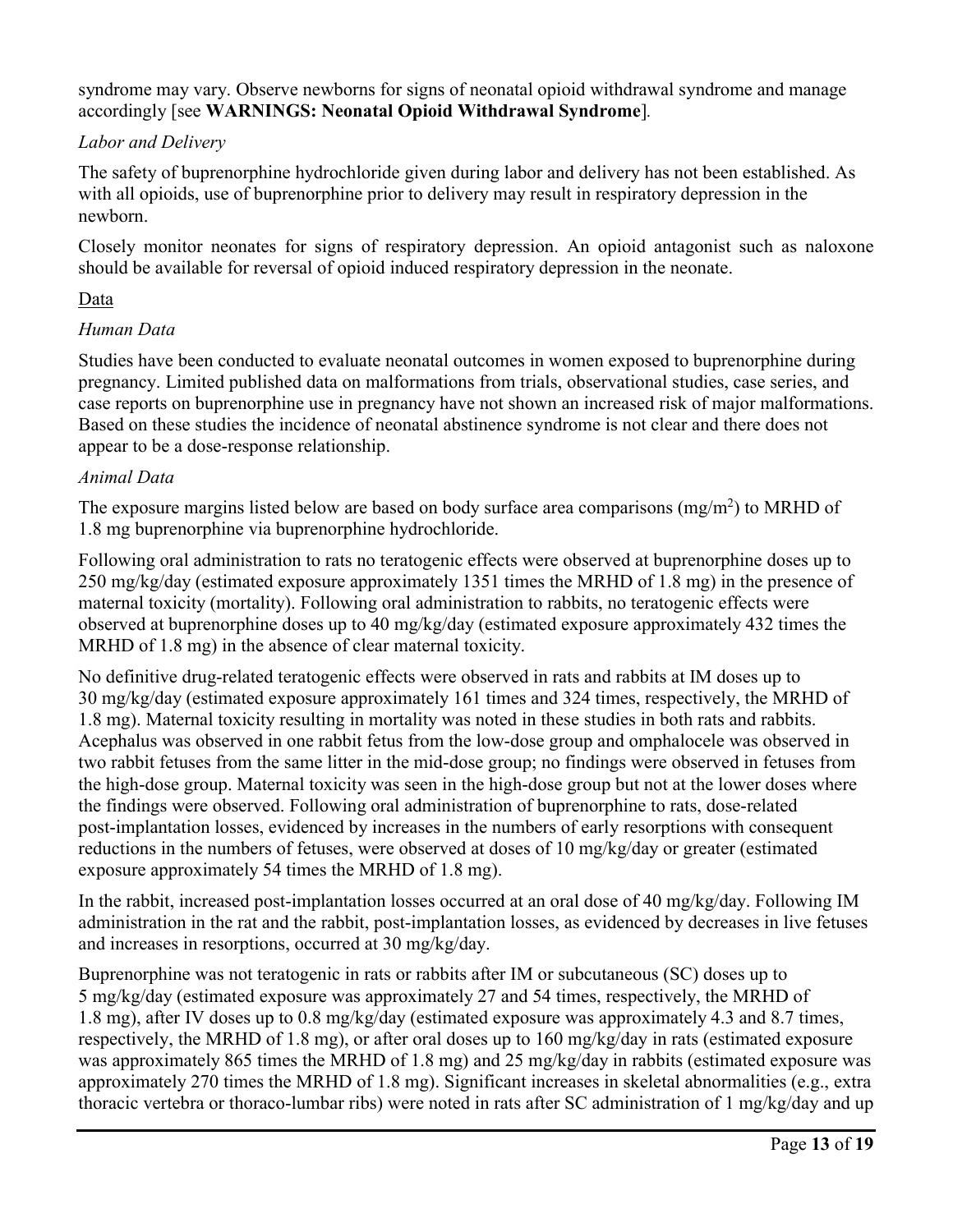(estimated exposure was approximately 5.4 times the MRHD of 1.8 mg), but were not observed at oral doses up to 160 mg/kg/day.

Increases in skeletal abnormalities in rabbits after IM administration of 5 mg/kg/day (estimated exposure was approximately 54 times the MRHD of 1.8 mg) in the absence of maternal toxicity or oral administration of 1 mg/kg/day or greater (estimated exposure was approximately 10.8 times the MRHD of 1.8 mg) were not statistically significant.

In rabbits, buprenorphine produced statistically significant pre-implantation losses at oral doses of 1 mg/kg/day or greater and post-implantation losses that were statistically significant at IV doses of 0.2 mg/kg/day or greater (estimated exposure approximately 2.2 times the MRHD of 1.8 mg). No maternal toxicity was noted at doses causing post-implantation loss in this study.

Dystocia was noted in pregnant rats treated intramuscularly with buprenorphine from Gestation Day 14 through Lactation Day 21 at 5 mg/kg/day (approximately 27 times the MRHD of 1.8 mg).

Fertility, pre-, and post-natal development studies with buprenorphine in rats indicated increases in neonatal mortality after oral doses of 0.8 mg/kg/day and up (approximately 4.3 times the MRHD of 1.8 mg), after IM doses of 0.5 mg/kg/day and up (approximately 2.7 times the MRHD of 1.8 mg), and after SC doses of 0.1 mg/kg/day and up (approximately 0.5 times the MRHD of 1.8 mg). An apparent lack of milk production during these studies likely contributed to the decreased pup viability and lactation indices. Delays in the occurrence of righting reflex and startle response were noted in rat pups at an oral dose of 80 mg/kg/day (approximately 432 times the MRHD of 1.8 mg).

# **Lactation**

An apparent lack of milk production during general reproduction studies with buprenorphine in rats caused decreased viability and lactation indices. Use of high doses of sublingual buprenorphine in pregnant women showed that buprenorphine passes into the mother's milk. Breast-feeding is therefore not advised in nursing mothers treated with buprenorphine.

# **Females and Males of Reproductive Potential**

# **Infertility**

Chronic use of opioids may cause reduced fertility in females and males of reproductive potential. It is not known whether these effects on fertility are reversible [see **ADVERSE REACTIONS**].

# **Pediatric Use**

The safety and effectiveness of buprenorphine have been established for children between 2 and 12 years of age. Use of buprenorphine in children is supported by evidence from adequate and well-controlled trials of buprenorphine in adults, with additional data from studies of 960 children ranging in age from 9 months to 18 years of age. Data is available from a pharmacokinetic study, several controlled clinical trials, and several large post-marketing studies and case series. The available information provides reasonable evidence that buprenorphine may be used safely in children ranging from 2 to 12 years of age, and that it is of similar effectiveness in children as in adults.

# **Geriatric Use**

Elderly patients (aged 65 years or older) may have increased sensitivity to buprenorphine. In general, use caution when selecting a dosage for an elderly patient, usually starting at the low end of the dosing range, reflecting the greater frequency of decreased hepatic, renal, or cardiac function and of concomitant disease or other drug therapy.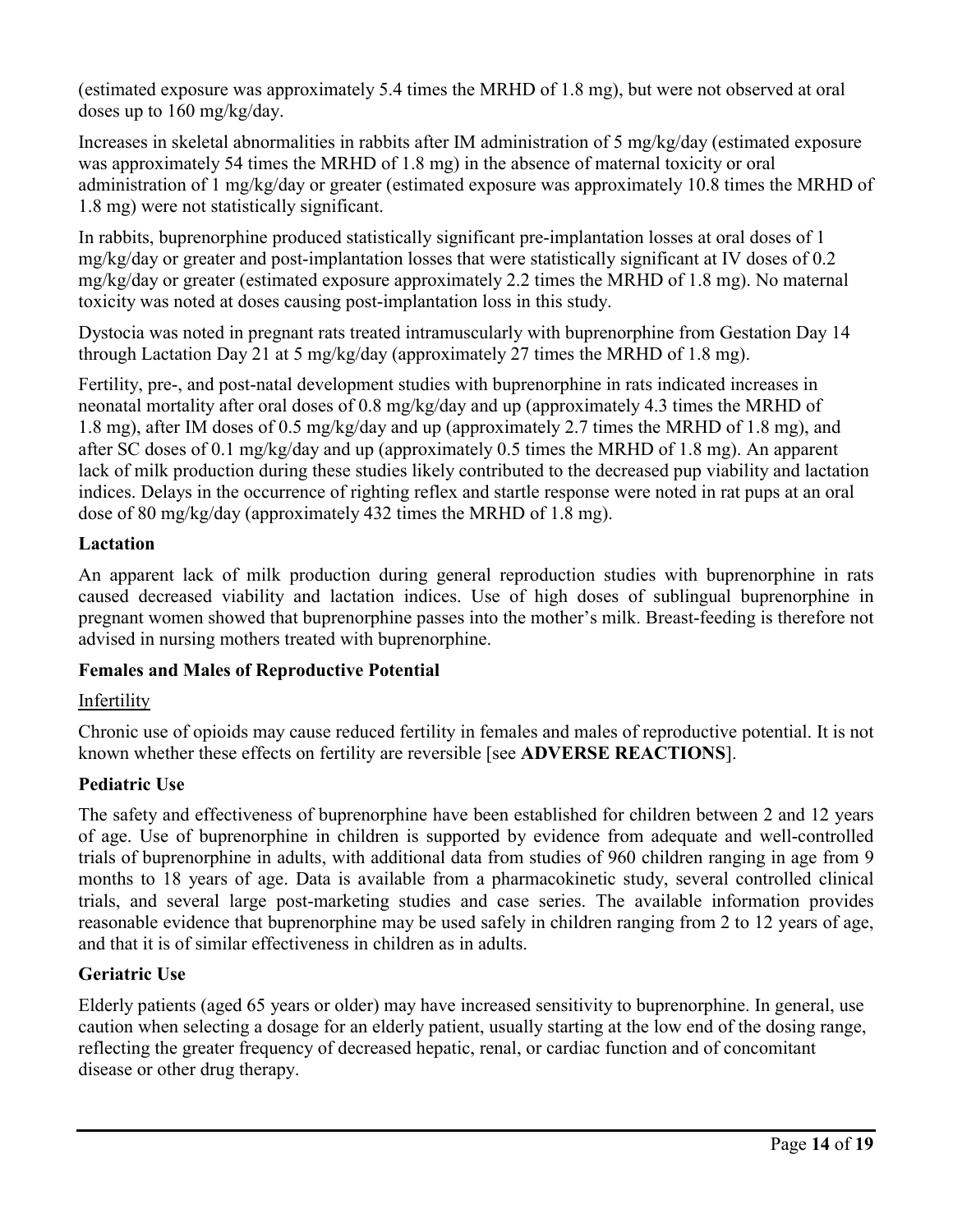Respiratory depression is the chief risk for elderly patients treated with opioids, and has occurred after large initial doses were administered to patients who were not opioid-tolerant or when opioids were co-administered with other agents that depress respiration. Titrate the dosage of buprenorphine hydrochloride slowly in geriatric patients and monitor closely for signs of respiratory depression [see **WARNINGS, PRECAUTIONS**].

Buprenorphine is known to be substantially excreted by the kidney, and the risk of adverse reactions to this drug may be greater in patients with impaired renal function. Because elderly patients are more likely to have decreased renal function, care should be taken in dose selection, and it may be useful to monitor renal function.

# **ADVERSE REACTIONS**

The most frequent side effect in clinical studies involving 1,133 patients was sedation which occurred in approximately two-thirds of the patients. Although sedated, these patients could easily be aroused to an alert state.

Other less frequent adverse reactions occurring in 5 to 10% of the patients were:

Nausea Dizziness/Vertigo

Occurring in 1 to 5% of the patients:

| Sweating      | Headache        |
|---------------|-----------------|
| Hypotension   | Nausea/Vomiting |
| Vomiting      | Hypoventilation |
| <b>Miosis</b> |                 |

The following adverse reactions were reported to have occurred in less than 1% of the patients:

*CNS Effect:* confusion, blurred vision, euphoria, weakness/fatigue, dry mouth, nervousness, depression, slurred speech, paresthesia.

*Cardiovascular:* hypertension, tachycardia, bradycardia.

*Gastrointestinal:* constipation.

*Respiratory:* dyspnea, cyanosis.

*Dermatological:* pruritus.

*Ophthalmological:* diplopia, visual abnormalities.

*Miscellaneous:* injection site reaction, urinary retention, dreaming, flushing/warmth, chills/cold, tinnitus, conjunctivitis, Wenckebach block, and psychosis.

Other effects observed infrequently include malaise, hallucinations, depersonalization, coma, dyspepsia, flatulence, apnea, rash, amblyopia, tremor, and pallor.

The following reactions have been reported to occur rarely: loss of appetite, dysphoria/agitation, diarrhea, urticaria, and convulsions/lack of muscle coordination.

*Allergic Reactions:* Cases of acute and chronic hypersensitivity to buprenorphine have been reported both in clinical trials and in the postmarketing experience of buprenorphine and other buprenorphine-containing products. The most common signs and symptoms include rashes, hives, and pruritus. Cases of bronchospasm, angioneurotic edema, and anaphylactic shock have been reported. A history of hypersensitivity to buprenorphine is a contraindication to buprenorphine.

In the United Kingdom, buprenorphine hydrochloride was made available under monitored release regulation during the first year of sale, and yielded data from 1,736 physicians on 9,123 patients (17,120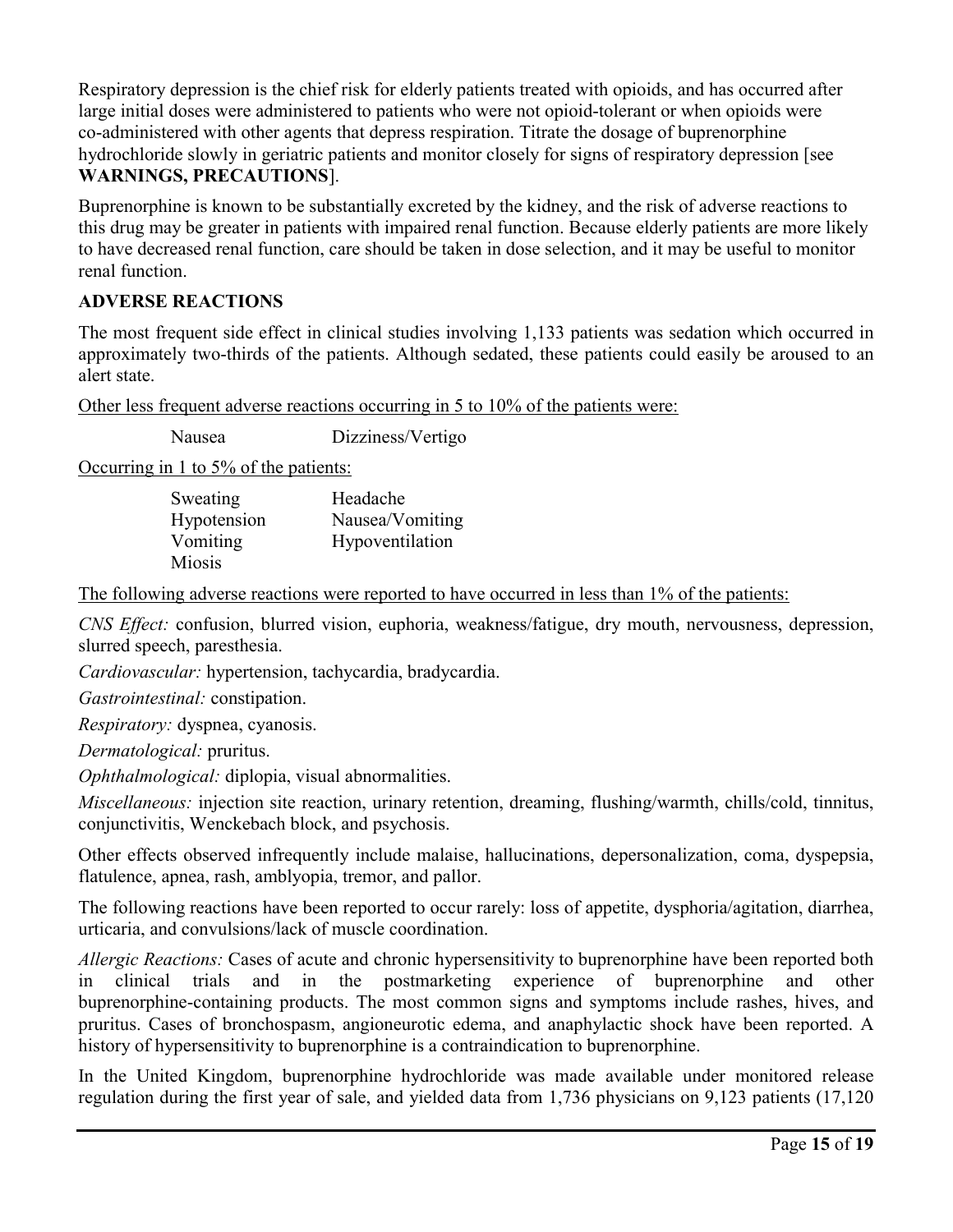administrations). Data on 240 children under the age of 18 years were included in this monitored release program. No important new adverse effects attributable to buprenorphine hydrochloride were observed.

# **Postmarketing Experience**

Serotonin syndrome: Cases of serotonin syndrome, a potentially life-threatening condition, have been reported during concomitant use of opioids with serotonergic drugs.

Adrenal insufficiency: Cases of adrenal insufficiency have been reported with opioid use, more often following greater than one month of use.

Androgen deficiency: Cases of androgen deficiency have occurred with chronic use of opioids [see **CLINICAL PHARMACOLOGY: Pharmacodynamics**].

# **DRUG ABUSE AND DEPENDENCE**

#### **Controlled Substance**

Buprenorphine hydrochloride contains buprenorphine, a Schedule III controlled substance.

#### **Abuse**

Buprenorphine hydrochloride contains buprenorphine, a Schedule III controlled substance with an abuse potential similar to other Schedule III opioids. Buprenorphine hydrochloride can be abused and is subject to misuse, addiction and criminal diversion [see **BOXED WARNING, WARNINGS, PRECAUTIONS**]*.*

All patients treated with opioids require careful monitoring for signs of abuse and addiction, because use of opioid analgesic products carries the risk of addiction even under appropriate medical use.

Prescription drug abuse is the intentional, non-therapeutic use of prescription drug, even once, for its rewarding psychological or physiological effects.

Drug addiction is a cluster of behavioral, cognitive, and physiological phenomena that develop after repeated substance use and includes: a strong desire to take the drug, difficulties controlling its use, persisting in its use despite harmful consequences, a higher priority given to drug use than to other activities and obligations, increased tolerance, and sometimes physical withdrawal.

"Drug seeking" behavior is very common in persons with substance use disorders. Drug-seeking tactics include emergency calls or visits near the end of the office hours, refusal to undergo appropriate examination, testing, or referral, repeated "loss" of prescriptions, tampering with prescriptions and reluctance to provide prior medical records or contact information for other treating healthcare providers. "Doctor shopping" (visiting multiple prescribers to obtain additional prescriptions) is common among drug abusers and people suffering from untreated addictions. Preoccupation with achieving adequate pain relief can be appropriate behavior in a patient with poor pain control.

Abuse and addiction are separate and distinct from physical dependence and tolerance. Health care providers should be aware that addiction may not be accompanied by concurrent tolerance and symptoms of physical dependence in all addicts. In addition, abuse of opioids can occur in the absence of true addiction.

Buprenorphine hydrochloride, like other opioids, can be diverted for non-medical use into illicit channels of distribution. Careful record-keeping of prescribing information, including quantity and frequency, as required by state and federal law, is strongly advised.

Proper assessment of the patient, proper prescribing practices, periodic re-evaluation of therapy, and proper dispensing and storage are appropriate measures that help to limit abuse of opioid drugs.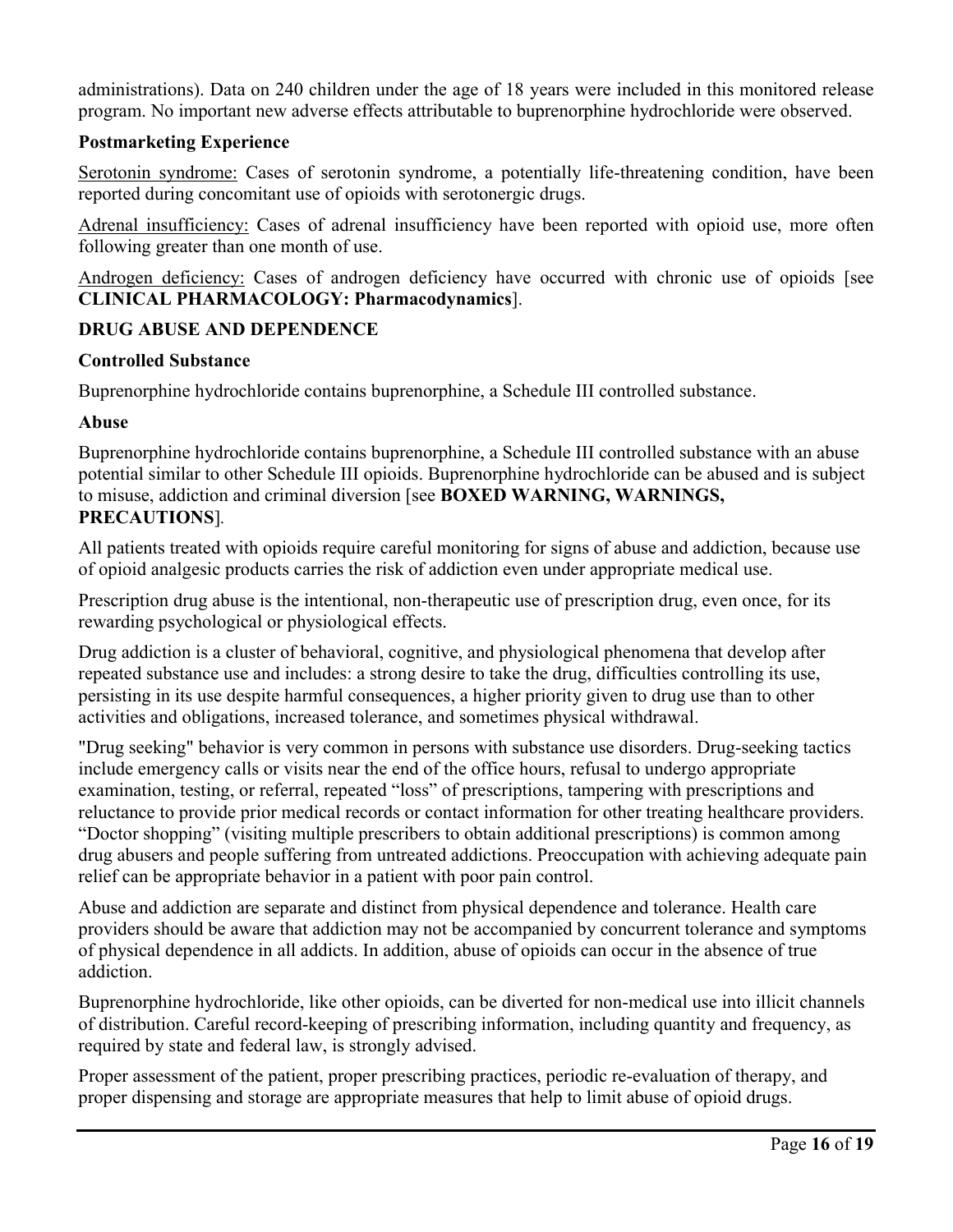# Risks Specific to Abuse of Buprenorphine Hydrochloride

Abuse of buprenorphine hydrochloride poses a risk of overdose and death. The risk is increased with concurrent abuse of buprenorphine hydrochloride with alcohol and other central nervous system depressants.

Parenteral drug abuse is commonly associated with transmission of infectious diseases such as hepatitis and HIV.

# **Dependence**

Both tolerance and physical dependence can develop during chronic therapy. Tolerance is the need for increasing doses of opioids to maintain a defined effect such as analgesia (in the absence of disease progression or other external factors). Tolerance may occur to both the desired and undesired effects of drugs, and may develop at different rates for different effects.

Physical dependence results in withdrawal symptoms after abrupt discontinuation or a significant dosage reduction of a drug. Withdrawal also may be precipitated through the administration of drugs with opioid antagonist activity (e.g., naloxone, nalmefene), mixed agonist/antagonist analgesics (e.g., pentazocine, butorphanol, nalbuphine), or partial agonists (e.g., buprenorphine). Physical dependence may not occur to a clinically significant degree until after several days to weeks of continued opioid usage.

Buprenorphine hydrochloride should not be abruptly discontinued [see **DOSAGE AND ADMINISTRATION**]. If buprenorphine hydrochloride is abruptly discontinued in a physically-dependent patient, an abstinence a withdrawal syndrome may occur. Some or all of the following can characterize this syndrome: restlessness, lacrimation, rhinorrhea, yawning, perspiration, chills, myalgia, and mydriasis. Other signs and symptoms also may develop, including: irritability, anxiety, backache, joint pain, weakness, abdominal cramps, insomnia, nausea, anorexia, vomiting, diarrhea, or increased blood pressure, respiratory rate, or heart rate.

Neonatal opioid withdrawal syndrome (NOWS) is an expected and treatable outcome of prolonged use of opioids during pregnancy [see **BOXED WARNING, WARNINGS: Neonatal Opioid Withdrawal Syndrome, PRECAUTIONS: Pregnancy**].

# **OVERDOSAGE**

# **Clinical Presentation**

Acute overdose with buprenorphine hydrochloride can be manifested by respiratory depression, somnolence progressing to stupor or coma, skeletal muscle flaccidity, cold and clammy skin, constricted pupils, and, in some cases, pulmonary edema, bradycardia, hypotension, partial or complete airway obstruction, atypical snoring, and death. Marked mydriasis rather than miosis may be seen with hypoxia in overdose situations.

# **Treatment of Overdose**

In the case of overdose, priorities are the reestablishment of a patent and protected airway and institution of assisted or controlled ventilation, if needed. Employ other supportive measures (including oxygen and vasopressors) in the management of circulatory shock and pulmonary edema as indicated. Cardiac arrest or arrhythmias will require advanced life-support techniques.

The opioid antagonists, naloxone or nalmefene, are specific antidotes to respiratory depression resulting from opioid overdose. For clinically significant respiratory or circulatory depression secondary to buprenorphine overdose, administer an opioid antagonist. Opioid antagonists should not be administered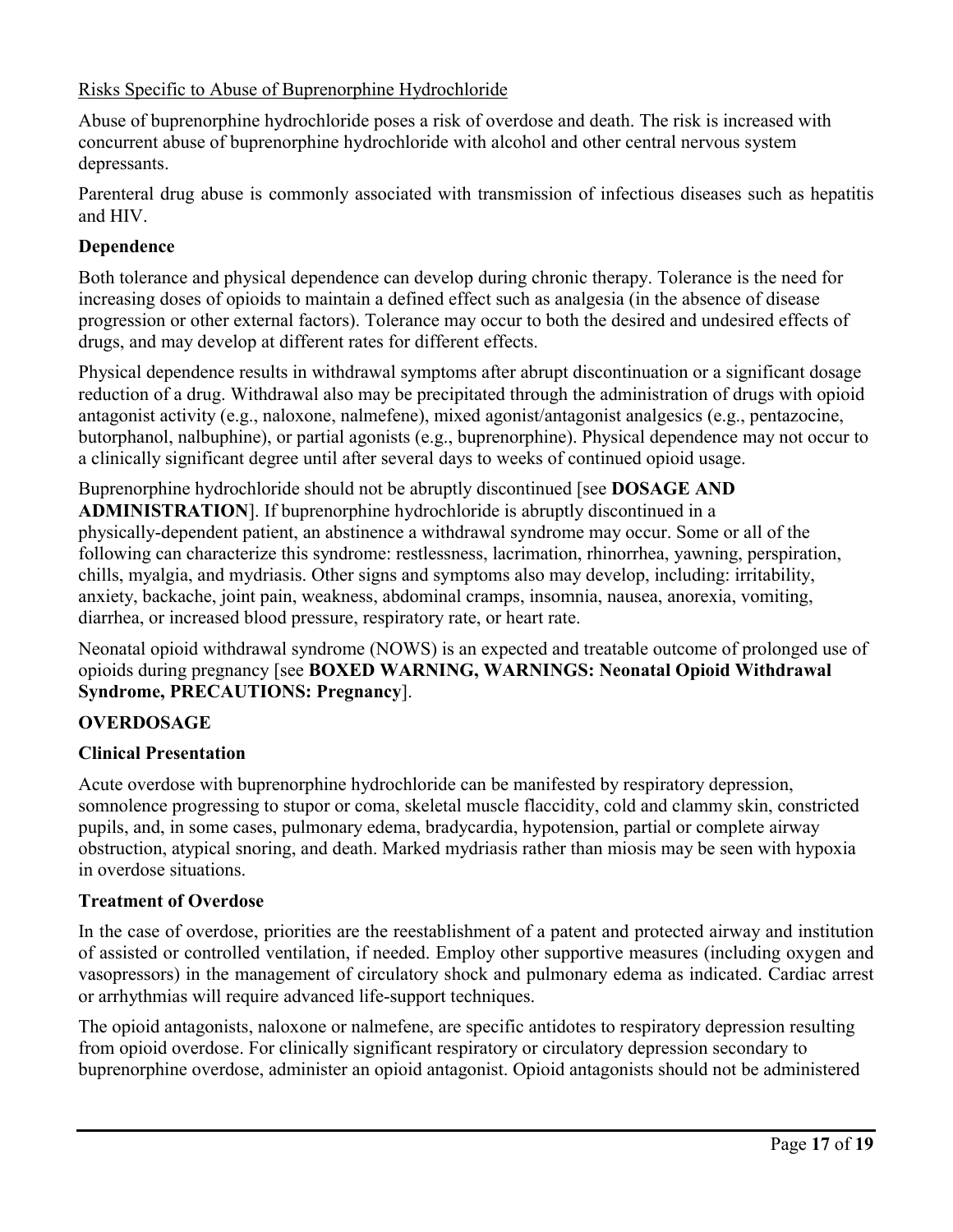in the absence of clinically significant respiratory or circulatory depression secondary to buprenorphine overdose.

The healthcare provider must remember that buprenorphine is a long-acting depressant (36 to 48 hours), whereas the antagonists act for much shorter periods (one to three hours). Because the duration of opioid reversal is expected to be less than the duration of action of buprenorphine in buprenorphine hydrochloride, carefully monitor the patient until spontaneous respiration is reliably reestablished. If the response to an opioid antagonist is suboptimal or only brief in nature, administer additional antagonist as directed by the product's prescribing information.

In an individual physically dependent on opioids, the administration of the usual dose of an opioid antagonist will precipitate an acute withdrawal syndrome. The severity of the withdrawal symptoms experienced will depend on the degree of physical dependence and the dose of the antagonist administered. If a decision is made to treat serious respiratory depression in the physically dependent patient, administration of the antagonist should be initiated with care and by titration with smaller than usual doses of the antagonist.

# **DOSAGE AND ADMINISTRATION**

Use the lowest effective dosage for the shortest duration consistent with individual patients treatment goals [see **WARNINGS**].

Initiate the dosing regimen for each patient individually, taking into account the patient's severity of pain, patient response, prior analgesic treatment experience, and risk factors for addiction, abuse, and misuse [see **WARNINGS**].

Monitor patients closely for respiratory depression, especially within the first 24 to 72 hours of initiating therapy and following dosage increases with buprenorphine hydrochloride and adjust the dosage accordingly [see **WARNINGS].**

# **Dosing**

# Adults and Pediatric Patients over 12 years of age

The initial starting dose is 1 mL buprenorphine hydrochloride injection (0.3 mg buprenorphine) given by deep intramuscular or slow (over at least 2 minutes) intravenous injection at up to 6-hour intervals, as needed.

Repeat once (up to 0.3 mg) if required, 30 to 60 minutes after initial dosage, giving consideration to previous dose pharmacokinetics, and thereafter only as needed. In high-risk patients (e.g., elderly, debilitated, presence of respiratory disease, etc.) and/or in patients where other CNS depressants are present, such as in the immediate postoperative period, the dose should be limited to the minimum required.

Extra caution should be exercised with the intravenous route of administration, particularly with the initial dose. Occasionally, it may be necessary to administer single doses of up to 0.6 mg to adults depending on the severity of the pain and the response of the patient. This dose should only be given intramuscularly and only to adult patients who are not in a high risk category [see **WARNINGS, PRECAUTIONS**]. At this time, there are insufficient data to recommend single doses greater than 0.6 mg for long-term use.

# Pediatric Patients

Buprenorphine hydrochloride has been used in pediatric patients 2 to 12 years of age at doses between 2 to 6 micrograms/kg of body weight given every 4 to 6 hours. There is insufficient experience to recommend a dose in infants below the age of two years, single doses greater than 6 micrograms/kg of